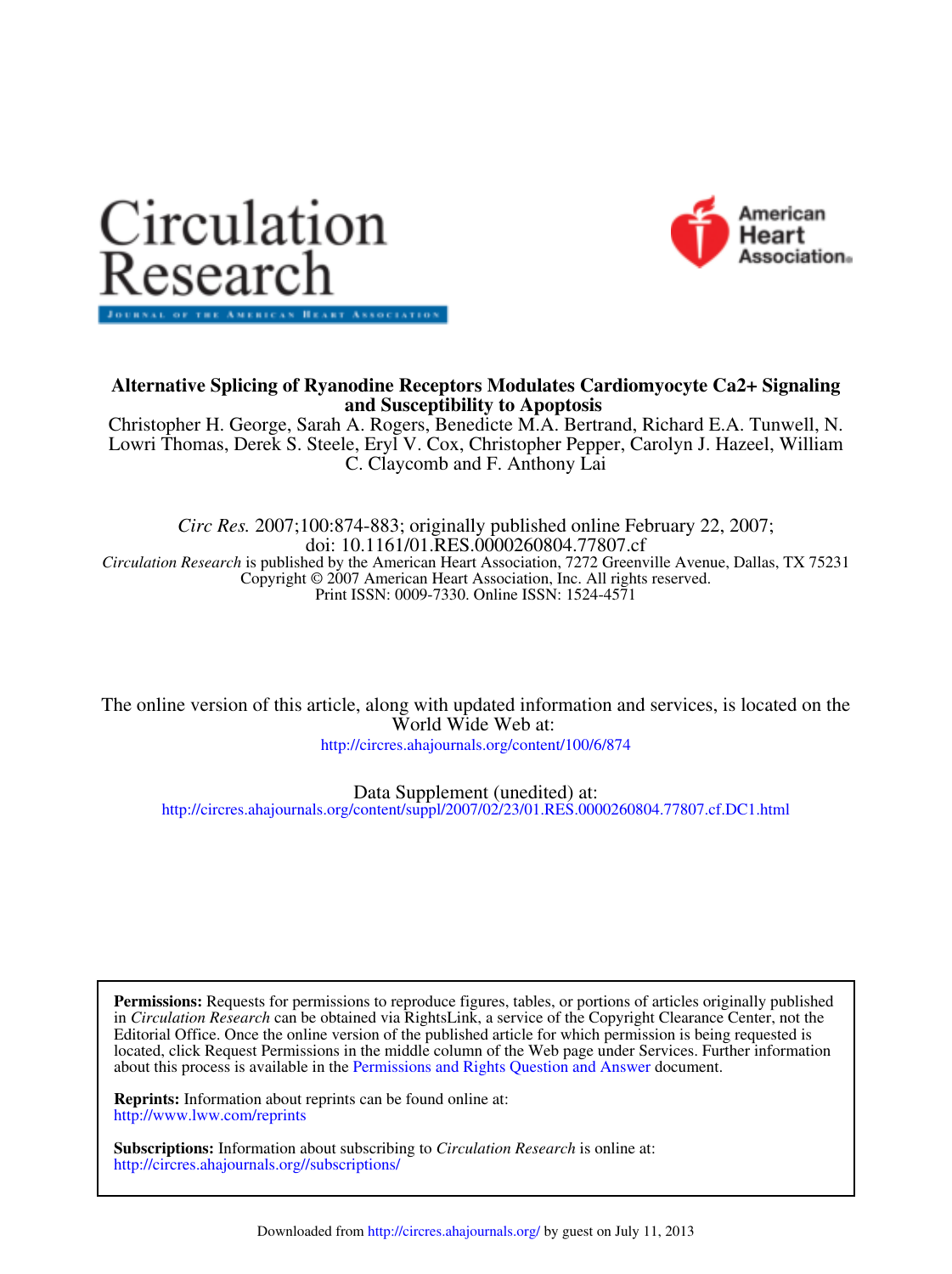# **Alternative Splicing of Ryanodine Receptors Modulates Cardiomyocyte Ca<sup>2</sup> Signaling and Susceptibility to Apoptosis**

Christopher H. George, Sarah A. Rogers, Benedicte M.A. Bertrand, Richard E.A. Tunwell, N. Lowri Thomas, Derek S. Steele, Eryl V. Cox, Christopher Pepper, Carolyn J. Hazeel, William C. Claycomb, F. Anthony Lai

Abstract—Ca<sup>2+</sup> release via type 2 ryanodine receptors (RyR2) regulates cardiac function. Molecular cloning of human RyR2 identified 2 alternatively spliced variants, comprising 30- and 24-bp sequence insertions; yet their role in shaping cardiomyocyte  $Ca^{2+}$  signaling and cell phenotype is unknown. We profiled the developmental regulation and the tissue and species specificity of these variants and showed that their recombinant expression in HL-1 cardiomyocytes profoundly modulated nuclear and cytoplasmic  $Ca^{2+}$  release. All splice variants localized to the sarcoplasmic reticulum, perinuclear Golgi apparatus, and to finger-like invaginations of the nuclear envelope (nucleoplasmic reticulum). Strikingly, the 24-bp splice insertion that was present at low levels in embryonic and adult hearts was essential for targeting RyR2 to an intranuclear Golgi apparatus and promoted the intracellular segregation of this variant. The amplitude variability of nuclear and cytoplasmic  $Ca^{2+}$  fluxes were reduced in nonstimulated cardiomyocytes expressing both 30- and 24-bp splice variants and were associated with lower basal levels of apoptosis. Expression of RyR2 containing the 24-bp insertion also suppressed intracellular  $Ca^{2+}$  fluxes following prolonged caffeine exposure (1 mmol/L, 16 hours) that protected cells from apoptosis. The antiapoptotic effects of this variant were linked to increased levels of Bcl-2 phosphorylation. In contrast, RyR2 containing the 30-bp insertion, which was abundant in human embryonic heart but was decreased during cardiac development, did not protect cardiomyocytes from caffeine-evoked apoptosis. Thus, we provide the first evidence that RyR2 splice variants exquisitely modulate intracellular Ca<sup>2+</sup> signaling and are key determinants of cardiomyocyte apoptotic susceptibility. (*Circ Res*. **2007;100:874-883.)**

**Key Words:** ryanodine receptor  $\blacksquare$  Ca<sup>2+</sup>  $\blacksquare$  alternative splicing  $\blacksquare$  cardiomyocyte  $\blacksquare$  apoptosis

**A** Iternative splicing of pre-mRNA transcripts is a power-<br>ful mechanism to generate remarkable protein diversity<br>from single genes and is a prevalent feature of human gene lternative splicing of pre-mRNA transcripts is a powerful mechanism to generate remarkable protein diversity processing. The plasticity of multiprotein signaling networks is greatly augmented by the regulated expression of distinct protein variants that expand the cellular signaling repertoire. The spatiotemporal encoding of intracellular  $Ca^{2+}$  signaling is exquisitely modulated by alternative splicing of phosphodiesterases, plasma membrane  $Ca^{2+}-ATP$ ases, Trp channels, L-type  $Ca^{2+}$  channels, inositol 1,4,5-trisphosphate receptors, sodium calcium exchangers, sarcoplasmic reticulum (SR)/ endoplasmic reticulum (ER)  $Ca^{2+}-ATPases$  (SERCAs), and Ca<sup>2+</sup>/CaM-dependent protein kinase II, according to cell type and developmental stage, and in response to neurohumoral stimuli, mechanical forces, and cellular stress.

Ryanodine receptors (RyRs) are enormous tetrameric channels that transduce an array of cellular inputs to elicit synchronous  $Ca^{2+}$  release from the SR to initiate muscle contraction and regulate numerous processes.1,2 The functional diversity of RyRs is reflected in the structural organization of the polypeptide as a series of contiguous functional domains.<sup>3</sup> The human genes encoding RyR isoforms are some of the largest and most complex in the genome, comprising  $>100$  exons. To date, 13 distinct splice variants have been identified in RyR isoforms cloned from mammalian and insect species (see Figure 1A and the online data supplement [Table I] at http://circres. ahajournals.org), reflecting the evolutionary importance of alternative splicing in RyR2 modulation.  $Ca^{2+}$  release channels formed from RyR1 subunits containing a devel-

*Circulation Research* **is available at http://circres.ahajournals.org DOI: 10.1161/01.RES.0000260804.77807.cf**

Original received August 15, 2006; resubmission received January 11, 2007; revised resubmission received January 31, 2007; accepted February 8, 2007.

From the Department of Cardiology (C.H.G., S.A.R., B.M.A.B., N.L.T., E.V.C., C.J.H., F.A.L.), Wales Heart Research Institute, Cardiff University, UK; Department of Physiology (R.E.A.T.), University College London, UK; Institute of Membrane and Systems Biology (D.S.S.), University of Leeds, UK; Department of Haematology (C.P.), Cardiff University School of Medicine, UK; and Department of Biochemistry (W.C.C.), Louisiana State University, New Orleans.

Correspondence to Dr Christopher H. George, Department of Cardiology, Wales Heart Research Institute, School of Medicine, Cardiff University, Heath Park, Cardiff CF14 4XN, UK. E-mail georgech@cf.ac.uk

<sup>© 2007</sup> American Heart Association, Inc.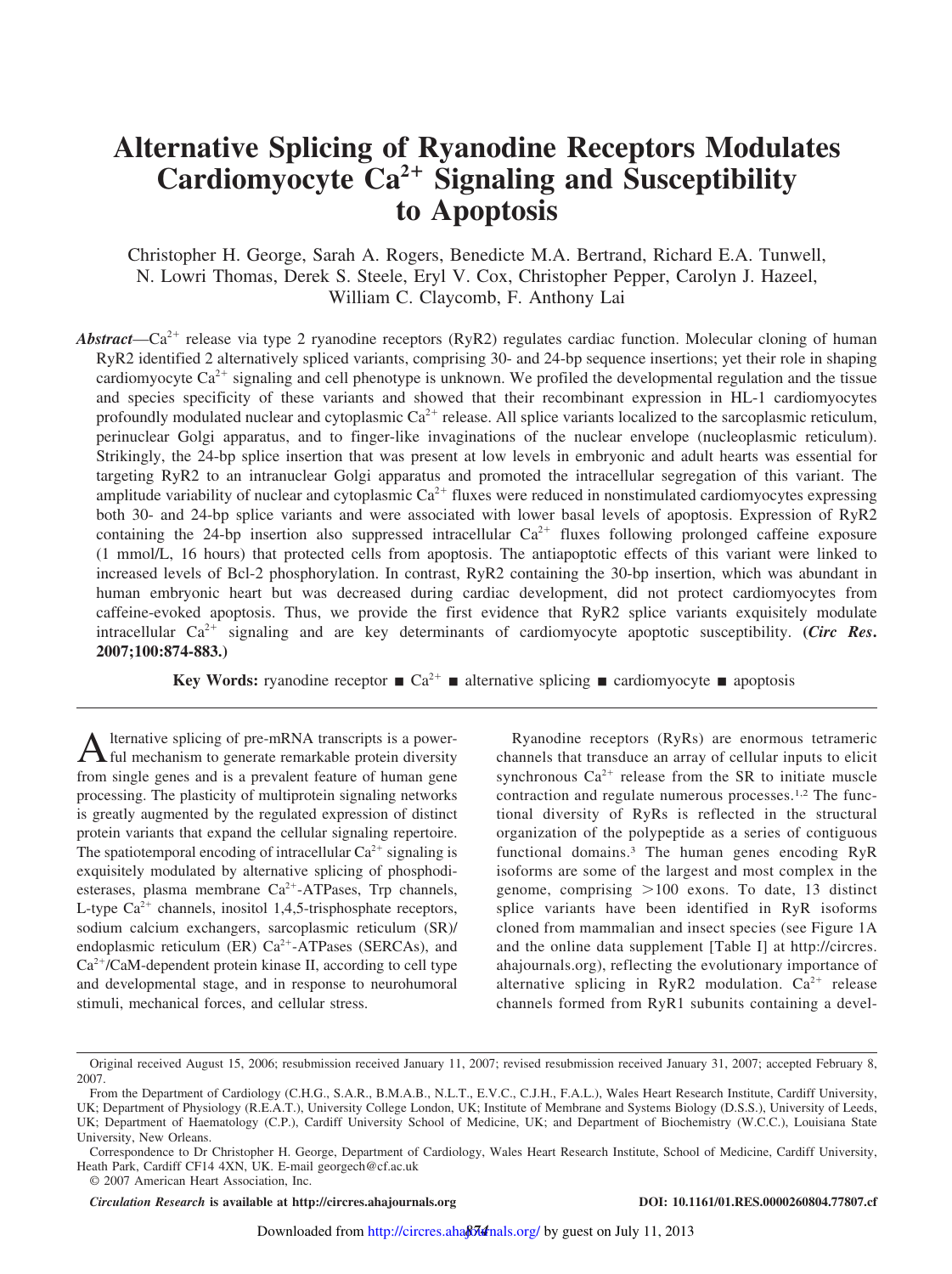

opmentally regulated, disease-linked splice insertion exhibited distinct  $Ca^{2+}$ -releasing profiles in skeletal myotubes,<sup>4</sup> and a smooth-muscle–specific deletion in RyR3 that did not form functional homotetrameric channels, inhibited  $Ca^{2+}$  release when expressed in heteromeric combination with RyR isoforms that lacked insertions<sup>5,6</sup> (Figure 1A and supplemental Table I, variants b and k, respectively).

Two alternatively spliced variants of the human cardiac RyR channel (RyR2) corresponding to a 30-bp insertion (encoding FAIDSLCGFG) and a 24-bp insertion (encoding VTGSQRSK) (variants n and d', respectively; Figure 1A and supplemental Table I) have been identified.<sup>7</sup> However, their roles in cardiac development and cell signaling have remained a mystery. Here, we present the first functional characterization of human RyR2 splice variants and show that cellular architecture and  $Ca^{2+}$  signaling are profoundly modulated following their expression in HL-1 cardiomyocytes. Our data highlight an important role for the 24-bp insertion in protecting cardiomyocytes from stimulationinduced apoptosis and thus identify RyR2 alternative splicing as a key determinant of cardiomyocyte susceptibility to apoptosis. Furthermore, we show that the expression profiles of RyR2 splice variants exhibits distinct species-, tissue-, and developmentally specific regulation, and we evaluate the implications of our findings in the context of cardiac development and future therapeutic approaches to cardiac disease.

**Figure 1.** Construction of human RyR2 containing 30-bp and 24-bp splice insertions. A, Thirteen RyR splice variants have been identified in human, rabbit, mouse, mink, dog, and *Drosophila* (see supplemental Table I). RyR1 and RyR3 variants b and b', respectively, are equivalent. The 24-bp insertion in human RyR2 (d') is identical to that in the rabbit and canine RyR2 sequences. B, Construction of eGFP-tagged RyR2 containing 30-bp (RyR2 $^{30/-}$ ), 24-bp (RyR2 $^{-/24}$ ), or both (RyR2<sup>30724</sup>) splice insertions. 224 indicates eGFP.

#### **Materials and Methods**

### **Construction, Expression, and Detection of Human RyR2 Splice Variants**

The recombinant human RyR2 routinely expressed in our laboratory lacks the 30-bp and 24-bp splice insertions and is subsequently referred to as  $RyR2^{-/-}$ . The construction of enhanced green fluorescence protein (eGFP)-tagged RyR2 containing the 30-bp exon (RyR2<sup>30/-</sup>), 24-bp exon (RyR2<sup>-/24</sup>), or both insertions (RyR2<sup>30/24</sup>) is shown in Figure 1B and the online data supplement. N-terminal tagging of  $RyR2^{-/-}$  with *Discosoma sp* red fluorescent protein (DsRed) was performed as described.<sup>8</sup>

HL-1 cardiomyocytes were cultured and transfected with recombinant RyR2 as described.<sup>8</sup> Cells expressing eGFP-tagged RyR2 were selected by G418-sulfate resistance (500  $\mu$ g/mL) and were isolated using fluorescent-activated cell sorting (FACS) based on eGFP intensity.<sup>9</sup> FACS-enriched cells were used as the background for DsRed-tagged RyR2<sup>-/-</sup> expression. The intracellular localization of recombinant RyR2 was visualized using eGFP or DsRed fluorescence,<sup>10</sup> and pAb129 was used for immunodetection of endogenous and recombinant RyR2.<sup>8</sup> Antibodies to eGFP, DsRed, calreticulin (an ER marker), and a Golgi matrix protein (GM130) are described in the online data supplement. Profiling the species, tissue, and developmental aspects of RyR2 splice variant expression are described in the online data supplement.

## **Ca<sup>2</sup> Imaging and Signal/Noise Analysis**

 $Ca^{2+}$  release triggered by the acute addition of caffeine (10 mmol/L) or following tonic RyR2 activation by prolonged exposure to caffeine (1 mmol/L, 16 hours) was determined in single fluo3-loaded cells using confocal microscopy (RS2, Leica Microsystems).<sup>11</sup> Analysis of the amplitude and temporal variability in resting and caffeine-activated  $Ca^{2+}$  fluxes in nuclear and cytoplasmic regions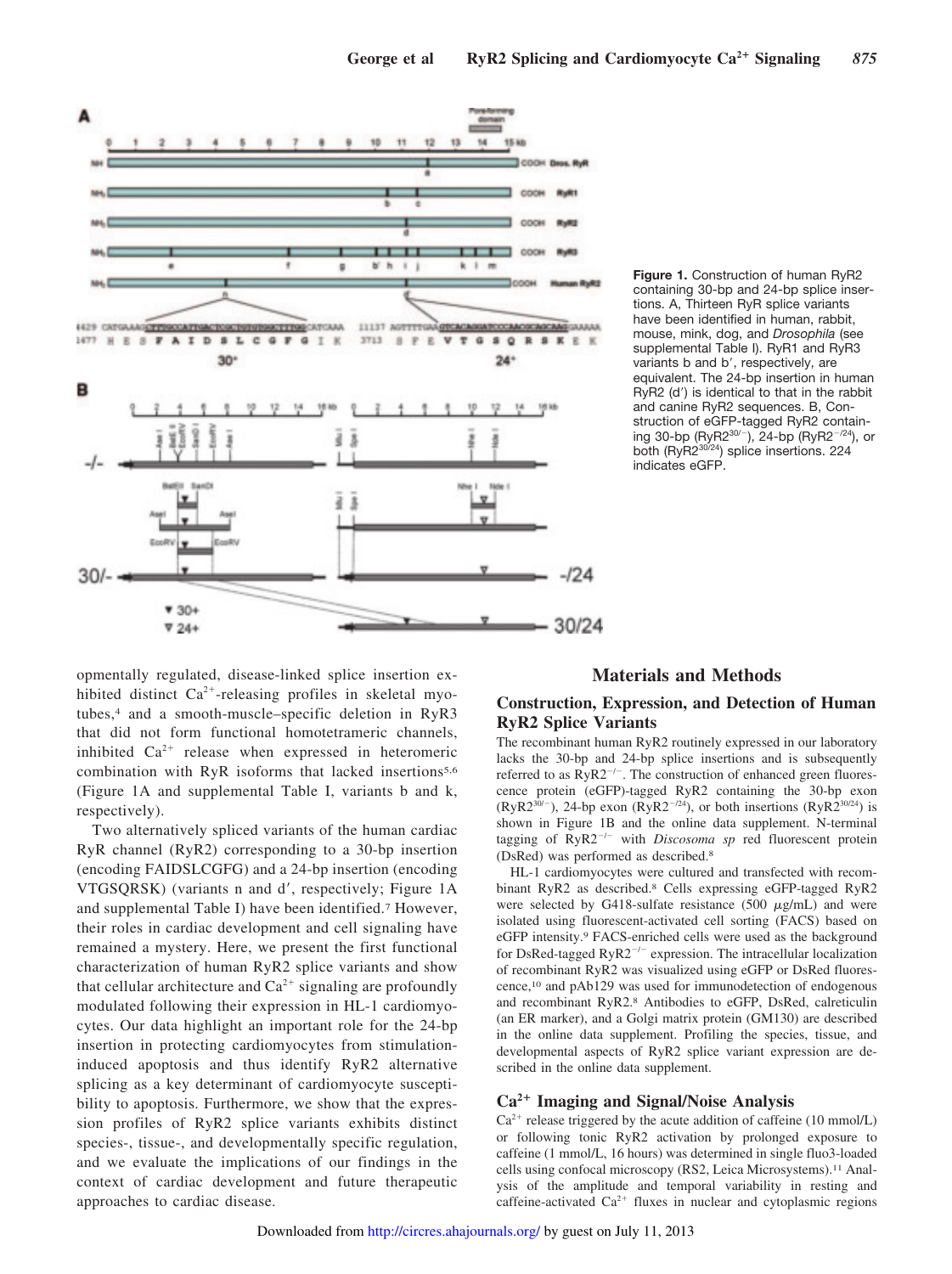

**Figure 2.** Intracellular segregation of RyR2 splice variants in HL-1 cardiomyocytes. A, Immunoblot analysis of total cell lysates (200  $\mu$ g) obtained from FACS-enriched HL-1 cardiomyocytes expressing RyR2 splice variants or from nontransfected control cells (U). We determined equivalent relative expression of RyR2<sup>-/-</sup>, 3.84 $\pm$ 0.28; RyR2<sup>30/</sup>  $4.31 \pm 0.47$ ; RyR2<sup>-/24</sup>,  $3.61 \pm 0.52$ ;  $RyR2^{30/24}$ , 4.07 $\pm$ 0.61 when compared with endogenous RyR2 expression assigned 1.0, based on densitometric analysis of 3 separate FACS enrichments. B, The intracellular localization of RyR2 splice variants was visualized using endogenous eGFP fluorescence (green) or pAb129 immunodetection (red). Coincident signals appear yellow (Merge). Bar represents 10  $\mu$ m. C, HL-1 cardiomyocytes stained with antibodies against ER (calreticulin, green) and GA (GM130, red) demonstrated 2 distinct patterns of GA architecture (i and ii), comprising 88.7% and 11.3% of the total cell population, respectively. Coincident pixels appear yellow (Merge). Arrowheads indicate NR that is distinct

from the transnuclear distribution characteristic of INGA (ii). Bar represents 10  $\mu$ m. D, The presence of INGA was determined by GM130 staining (white bars), and the localization of RyR2 splice variants was visualized by eGFP fluorescence (black bars). Data are given as means $\pm$ SEM (n=4, >300 cells per experiment). \**P*<0.005 within grouping. ND indicates not determined.

was performed as described (see the expanded Materials and Methods section in the online data supplement).<sup>9,11</sup>

### **Determination of Cell Viability and Mode of Cell Death**

Cell viability, and the extent of apoptosis versus necrosis (where "necrosis" is used to describe a mode of cell death that is distinct from apoptosis<sup>12</sup>), was determined.<sup>11</sup>

### **Transcriptional and Protein Expression Analysis of Bcl-2**

The levels of Bcl-2 mRNA transcripts in untreated cells or following their prolonged exposure to caffeine (1 mmol/L, 16 hours) were determined using quantitative PCR. The expression levels and phosphorylation status of the endogenous Bcl-2 protein was determined by immunoblotting. Detailed methods are included in the online data supplement.

### **Results**

#### **Alternative Splicing Determines the Cellular Localization of RyR2**

Recombinant eGFP-tagged RyR2 splice variants were overexpressed to equivalent levels in FACS-enriched HL-1 cardiomyocytes (Figure 2A). Coincident fluorescent signals from N-terminal eGFP and C-terminal pAb129 immunodetection confirmed the expression of full-length recombinant RyR2. All RyR2 splice variants were localized to an extensive lattice-like network consistent with ER, the nucleoplasmic reticulum (NR) (finger-like invaginations of the nuclear envelope  $[NE]$ ,  $13,14$  and a perinuclear accumulation characteristic of the Golgi apparatus (GA) (Figure 2B). The localization of recombinant RyR2 to these compartments was indistinguishable for the cellular distribution of endogenous RyR2 (supplemental Figure I). The localization of RyR2 splice variants to these compart-

ments was confirmed by antibody mapping of ER and GA (using compartment-specific markers calreticulin and GM130, respectively), although the extensive colocalization of GA and ER in the perinuclear region of HL-1 cardiomyocytes precluded the unambiguous identification of all RyR2 splice variants to perinuclear GA (Figure 2Ci). However, we identified a subpopulation of HL-1 cells (comprising  $\approx 11\%$  of the total cell population) that exhibited a remarkably distinct intranuclear GA organization (INGA) that accounted for  $12.1 \pm 4.3\%$  of the total cellular GA content (Figure 2Cii). The different GA architecture in HL-1 populations did not affect cellular morphology (Figure 3), size  $(760 \pm 92 \mu m^2 \text{ versus}$ 830 $\pm$ 118  $\mu$ m<sup>2</sup>), viability (89 $\pm$ 10% versus 86 $\pm$ 15%), or nuclear size  $(132 \pm 24 \mu m^2 \text{ versus } 153 \pm 27 \mu m^2)$ , where data refer to INGA-negative versus INGA-positive HL-1 populations, respectively.

Recombinant RyR2 containing the 24-bp insertion  $(RyR2^{-1/24}$  and  $RyR2^{30/24}$ ) exhibited striking intranuclear distribution, localizing to fibrillar-like structures that were distinct from the NR, yet were indistinguishable from the INGA morphology identified using anti-GA antibodies (Figure 2B and 2C). Analysis of fluorescent signal intensity revealed that INGA-localized RyR2<sup>-/+</sup> and RyR2<sup>+/+</sup> accounted for  $9.3 \pm 3.6\%$  and  $11.4 \pm 4.6\%$  of the total cellular content of recombinant RyR2, respectively, entirely consistent with the proportion of cellular GA that comprises INGA (11.3%). Costaining of GA and RyR2 splice variants revealed that INGA localization was restricted to  $RyR2^{-1/24}$  and  $RyR2^{30/24}$  and that the number INGA-positive cells was increased by more than 4-fold following  $RyR2^{-1/24}$  and  $RyR2^{30/24}$  expression (Figure 2D). Analysis of discrete FACS-isolated cell populations ex-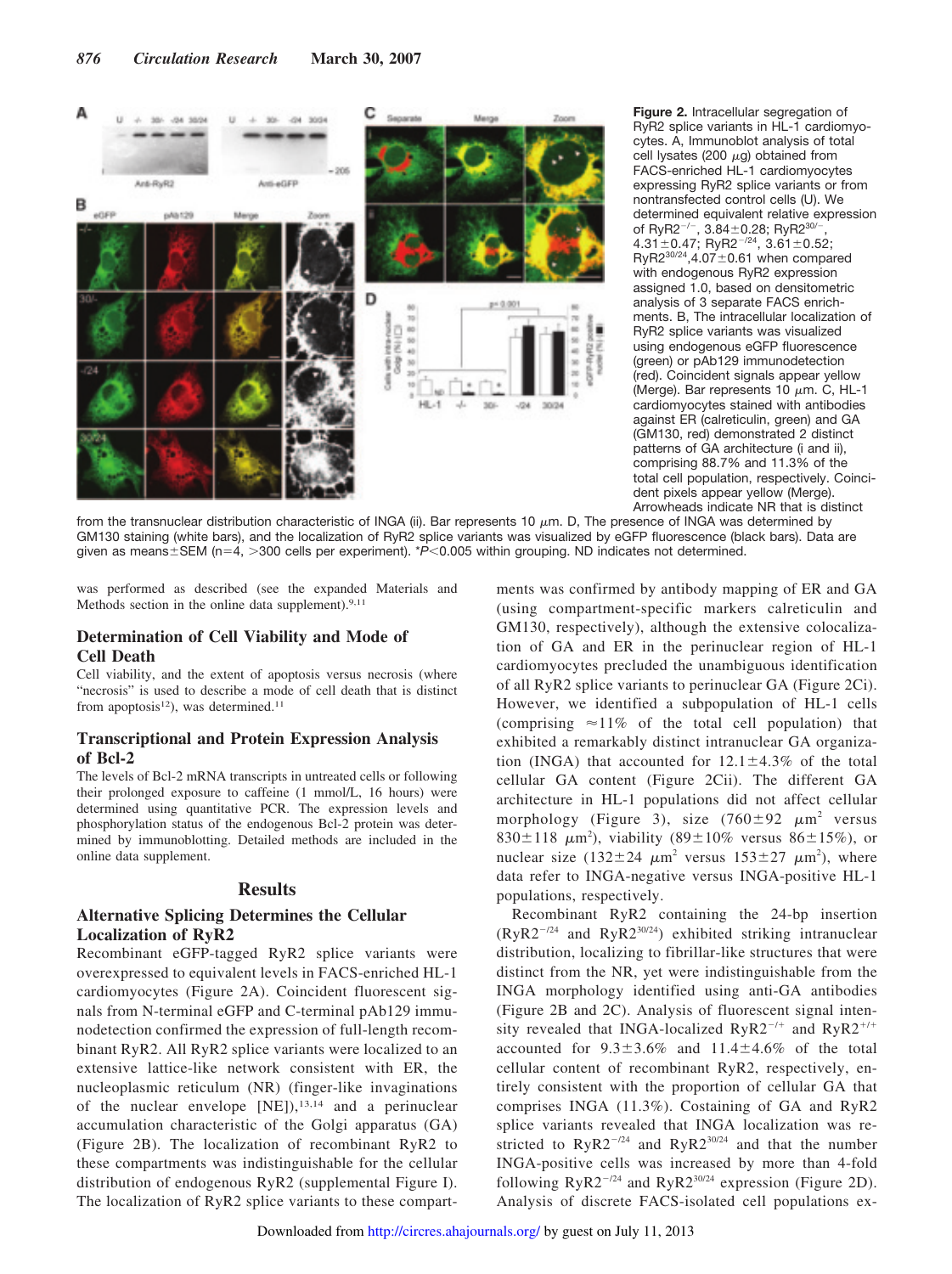

**Figure 3.** Intranuclear localization of RyR2 requires a 24-bp insertion. A, Cell lysates (200  $\mu$ g) from HL-1 cardiomyocytes coexpressing eGFP-tagged splice variants and DsRed-tagged  $RyR2^{-/-}$  were analyzed by immunoblotting as indicated. B, The intracellular localization of eGFP-tagged variants (green) and DsRed-tagged RyR2 variants (red) were determined. Coincident signals appear yellow (Merge). Arrowheads depict intranuclear structures consistent with NR. Bar represents 10  $\mu$ m. C, The occurrence of INGA (white bars) and the localization of eGFPtagged RyR2 splice variants (black bars) and DsRed-tagged  $RyR2^{-/-}$  (hatched bars) were quantified. Data are derived from analysis of  $>$ 120 cells (n=6).  $*P$ <0.005 within grouping. ND indicates not determined.

pressing different levels of eGFP-tagged RyR2 splice variants showed that the INGA localization of  $RyR2^{-1/24}$ and RyR230/24 was not an artifact of cellular overexpression (supplemental Figure II). Although  $RyR2^{-/-}$  and  $RyR2^{30/-}$ were found in the NR invaginations, we did not detect these variants in INGA-like structures, suggesting that the 24-bp insertion was a key determinant of RyR2 localization to this intranuclear compartment.

To further investigate these observations, we used the obligate tetramerization required for DsRed fluorescence.<sup>15</sup> eGFP-tagged RyR2 splice variants and DsRedtagged  $RyR2^{-/-}$  were coexpressed to equivalent levels (Figure 3A). eGFP-tagged  $RyR2^{-/-}$  and  $RyR2^{30/-}$  extensively colocalized with DsRed-tagged  $RyR2^{-/-}$  in the ER network, NR projections, and perinuclear regions (Figure 3B, arrowheads), but we did not detect these variants in INGA. Coexpression of eGFP-tagged  $RyR2^{-1/24}$  or  $RyR2^{30/24}$ 

with DsRed-tagged  $RyR2^{-/-}$  also resulted in significant colocalization in extranuclear and NR compartments (Figure 3B). Importantly, we determined a striking intracellular segregation of RyR2 splice variants, because INGA localization was exclusively restricted to eGFP-tagged  $RyR2^{-1/24}$  and  $RyR2^{30/24}$  and there was a marked absence of homotetrameric DsRed-tagged  $RyR2^{-/-}$  in this compartment (Figure 3B and 3C, "green only" intranuclear fluorescence). Moreover, the proportion of INGA-localized eGFP-tagged  $RyR2^{-1/24}$  and  $RyR2^{30/24}$  in these coexpression experiments was similar to those in which these were the only variants expressed (RyR2<sup>-/24</sup>, 11.9±2.8% and RyR2<sup>30/24</sup>,  $9.6\pm3.7\%$  of the total cellular recombinant protein), indicating that coexpression of DsRed-tagged RyR2 did not inhibit the INGA localization of RyR2 containing the 24-bp splice insertion (Figure 3C). These data strongly suggested that although all RyR2 splice variants exhibited limited nuclear localization by virtue of NR invaginations (Figures 2B and 3B), the 24-bp insertion was necessary for RyR2 localization in INGA, thereby conferring subcellular segregation of RyR2 variants.

### **RyR2 Splice Variants Modulate Cardiomyocyte Ca<sup>2</sup> Signaling and Susceptibility to Apoptosis**

Using caffeine as a quasiphysiological activator of  $Ca^{2+}$ dependent RyR2  $Ca^{2+}$  release, we investigated the role of differential cellular localization of RyR2 splice variants on cardiomyocyte  $Ca^{2+}$  signaling. Cytoplasmic and nuclear  $Ca^{2+}$ levels were comparable in nonstimulated cells expressing all RyR2 variants (Figure 4C), but only cells expressing RyR2 containing the 30-bp or 24-bp exons exhibited suppressed cytoplasmic  $Ca^{2+}$  transients in response to acute caffeine stimulation (Figure 4B and 4C), possibly reflecting reduced  $Ca<sup>2+</sup>$  release from the ER and the perinuclear GA. In contrast, nuclear Ca<sup>2+</sup> mobilization (comprising Ca<sup>2+</sup> release from the NE, NR, and inward diffusion of  $Ca^{2+}$  from the cytosol) was markedly augmented only in  $RyR2^{-/24}$  and  $RyR2^{30/24}$  cells (Figure 4B and 4C). The amplitude of caffeine-evoked cytoplasmic and nuclear  $Ca^{2+}$  mobilization was not an index of the cellular  $Ca^{2+}$  content because the total cellular  $Ca^{2+}$ mobilization in response to thapsigargin-mediated  $(5 \mu \text{mol/L})$ ER depletion was equivalent in each cell type  $(RyR2^{30/-})$ ,  $104 \pm 18\%$ ; RyR2<sup>-/24</sup>, 97 $\pm 11\%$ ; and RyR2<sup>30/24</sup>, 93 $\pm 16\%$ ; normalized to  $RyR2^{-/-}$ , 100%). We did not determine the potential effects of RyR2 splice variant expression on discrete cytoplasmic and nuclear  $Ca^{2+}$  storage and/or availability. Consequently, the altered caffeine-induced nuclear and cytoplasmic  $Ca^{2+}$  mobilization in cells expressing RyR2 containing 30-bp or 24-bp insertions were probably attributable to factors other than cellular  $Ca^{2+}$  content (see Discussion).

Analysis of the temporal aspects of caffeine-evoked  $Ca<sup>2+</sup>$  mobilization revealed that the rate of cytoplasmic  $Ca<sup>2+</sup>$  increase following caffeine addition was comparable in cells expressing all RyR2 variants, although  $RyR2^{-1/24}$ and RyR230/24 exhibited a significantly faster recovery of resting cytoplasmic  $Ca^{2+}$  levels (Figure 4C). In contrast, the augmented nuclear  $Ca^{2+}$  transients mediated by  $RyR2^{-1/24}$  and  $RyR2^{30/24}$  (Figure 4B and 4C) exhibited more rapid rise times and recovery to basal levels than cytoplasmic Ca<sup>2+</sup> transients (Figure 4C).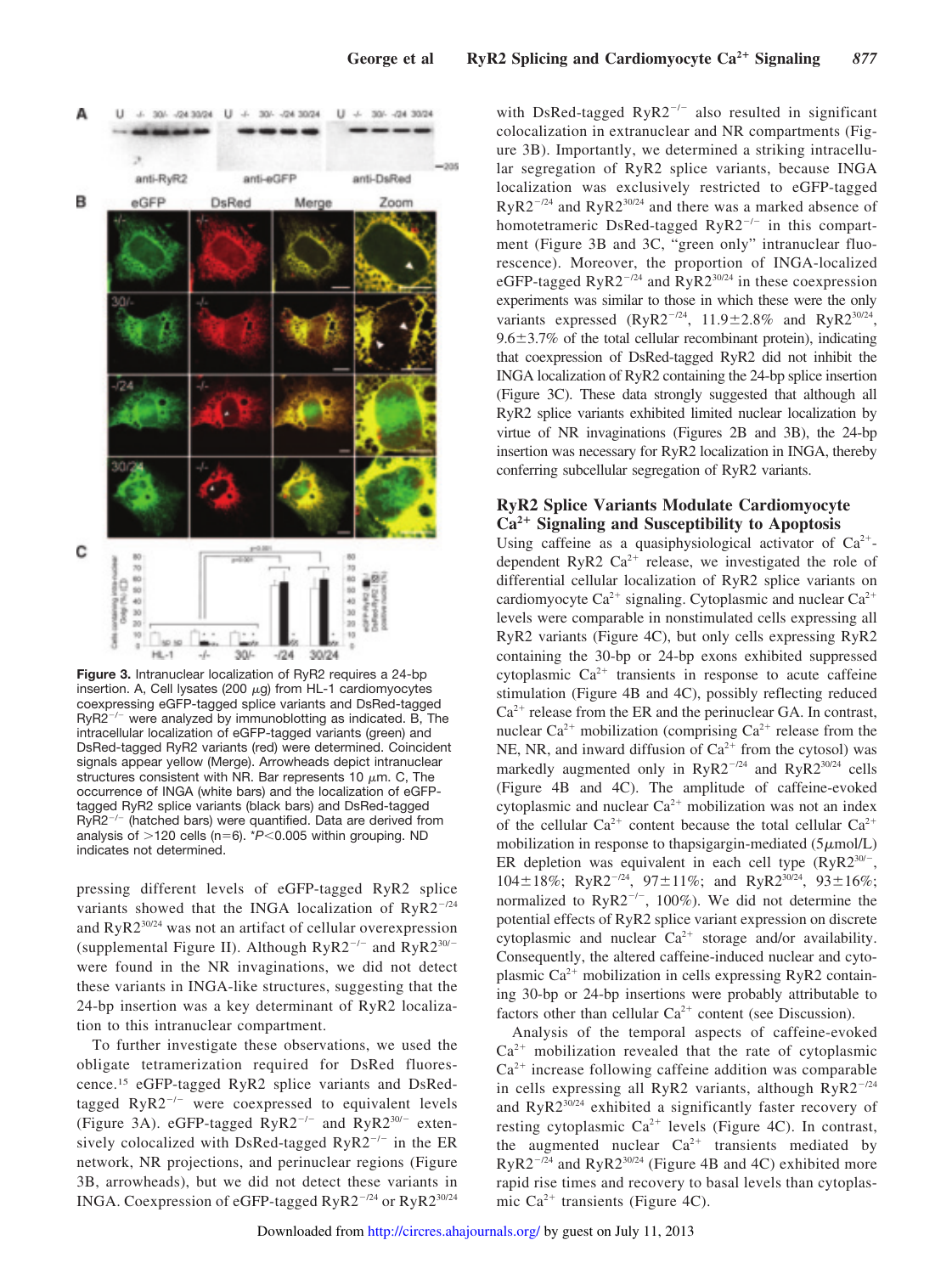

**Figure 4.** RyR2 splice variants differentially modulate cellular  $Ca^{2+}$  release following acute channel activation. A, Pseudocolored images of fluo3 loaded cells expressing RyR2 splice variants before and after the application of a bolus of caffeine (10 mmol/L) (black arrow) at time intervals (seconds) shown. Typical cytoplasmic and nuclear regions analyzed are given in white and red, respectively. Bar represents 10  $\mu$ m. B, The average profiles of  $Ca^{2+}$  mobilization in nuclear and cytoplasmic regions triggered by caffeine addition (10 mmol/L) (arrowhead). Data are given as  $m$ ean $\pm$ SEM (n>12 cells in at least 4 experiments). C and D, The amplitude (C) and temporal (D) aspects of nuclear and cytoplasmic  $Ca^{2+}$  release were quantified. \**P*<0.05 when compared with  $RyR2^{-/-}$ ; # $P<0.05$  when compared within grouping and with  $RyR2^{-/-}$ ;  $$P<0.05$  when compared within grouping.

Normal cardiomyocyte function occurs against a background of large cytoplasmic  $Ca^{2+}$  fluctuations, and normal cell phenotype is maintained following acute caffeineinduced  $Ca^{2+}$  mobilization.<sup>8</sup> However, small but persistent perturbations in  $Ca^{2+}$  homeostasis arising from chronic exposure to caffeine (1 mmol/L) promoted cardiomyocyte dysfunction.<sup>16</sup> Thus, we investigated the functional impact of RyR2 splice variants on cellular  $Ca^{2+}$  signaling and phenotype in response to prolonged exposure to caffeine (1 mmol/L). Under nonstimulated conditions, nuclear and cytoplasmic  $Ca^{2+}$  amplitude variation  $(Ca^{2+}$ "flux") was suppressed in all cells expressing RyR2 containing  $30^+$  and 24 insertions when compared with that occurring in cells expressing  $RyR2^{-/-}$  (Figure 5A and 5B), indicating that reduced basal  $Ca^{2+}$  fluxes were independent of the distinct subcellular localization of  $RyR2^{30/-}$ ,  $RyR2^{-/24}$ , and  $RyR2^{30/24}$  (Figure 2). The reduced  $Ca^{2+}$  fluxes were prob-

ably caused by altered basal activity of RyR2 splice variants, because a comparable reduction in the magnitude of Ca<sup>2+</sup> flux through  $RyR2^{-/-}$  channels was achieved following ryanodine inhibition (Figure 5A and 5B). However, tonic activation of RyR2 following prolonged caffeine exposure (1 mmol/L, 16 hours), manifested as persistently increased nuclear and cytoplasmic  $Ca^{2+}$  fluxes in RyR2<sup>-/-</sup> and RyR2<sup>30/-</sup> cells (Figure 5A and 5C). In contrast, caffeine-triggered  $Ca^{2+}$  fluxes were significantly reduced in  $RyR2^{-1/24}$  and  $RyR2^{30/24}$  cells (Figure 5A and 5C)

We next investigated the phenotypic consequences of differential suppression of  $Ca^{2+}$  fluxes by distinct RyR2 splice variants. The extent of cell death (occurring via necrosis and apoptosis) within HL-1 populations is typically 8% to 10%, and this is not affected by the expression of  $RyR2^{-/-}$  or other splice variants (Figure 6A). However, the reduced "resting" nuclear and cytoplasmic  $Ca^{2+}$  flux in nonstimulated cardiomyocytes expressing RyR2 contain-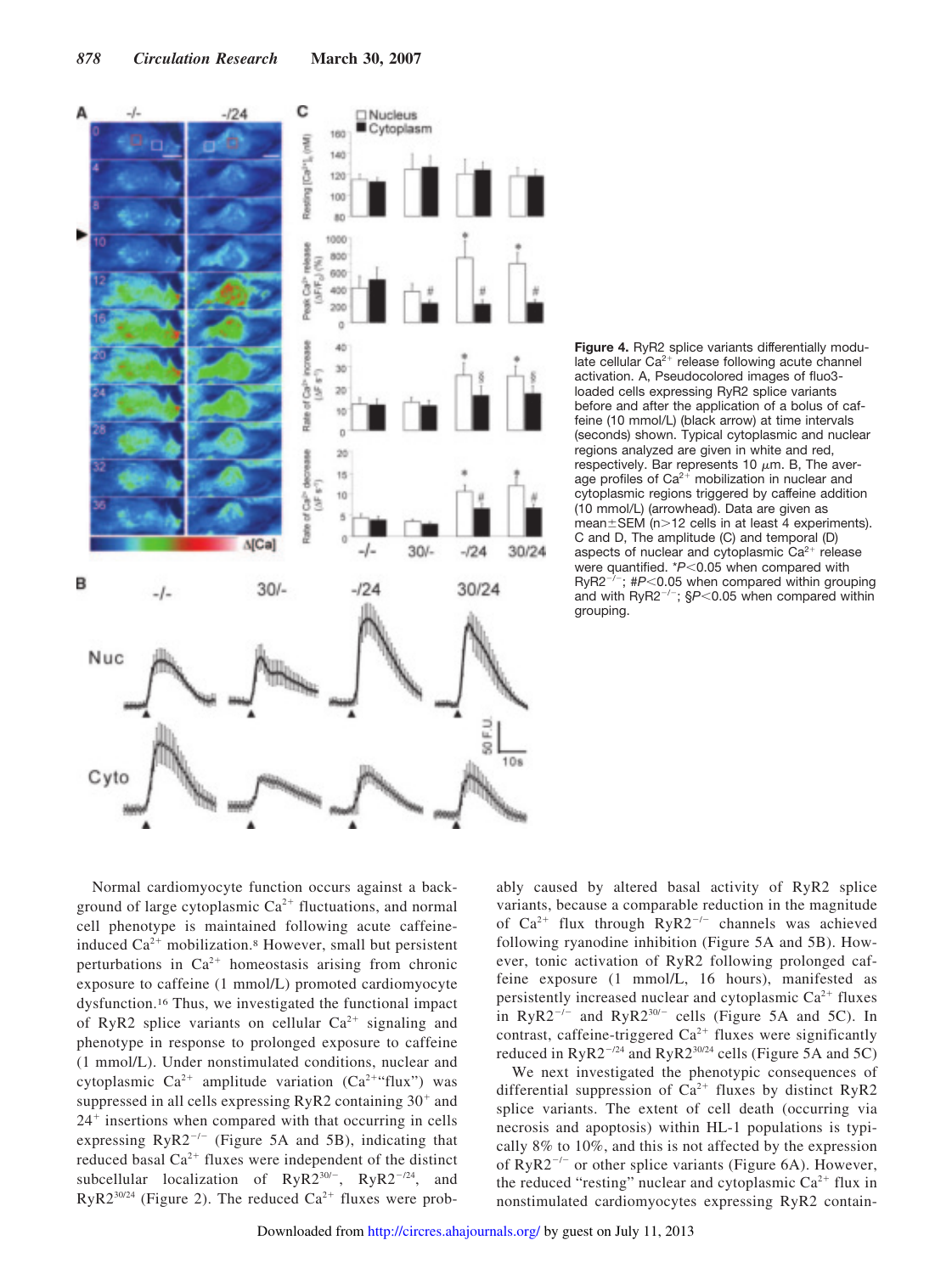

**Figure 5.** The 24-bp insertion suppresses intracellular Ca<sup>2+</sup> fluxes during prolonged caffeine exposure. A,  $Ca^{2+}$  traces from nuclear and cytoplasmic regions in untreated cells or those exposed to caffeine (1 mmol/L, 16 hours). The effect of ryanodine (1 mmol/L) on  $RyR2^{-/-}$  is shown (ry). B, The amplitude and temporal variability ("noise") in  $Ca^{2+}$  signal fluxes obtained from nuclear and cytoplasmic regions (white and black bars, respectively) in nonstimulated cells was normalized to the signal variability in nontransfected HL-1 cells (assigned 1).8,9 C, The increased nuclear and cytoplasmic  $Ca<sup>2+</sup>$  signal variability following prolonged exposure to caffeine (1 mmol/L, 16 hours) was calculated. Data are given as the mean $\pm$ SEM (n=4 experiments, >20 cells per experiment). \*P<0.05 when compared with nuclear  $Ca^{2+}$  signal variability in HL-1 cells and those expressing RyR $2^{30/-}$ .

ing 30-bp or 24-bp insertions was associated with a significant reduction in the basal levels of apoptosis (Figure 6A and 6B). Apoptosis was markedly increased in caffeine-activated cells expressing  $RyR2^{-/-}$  (Figure 6A). Notably, although  $RyR2^{30/-}$  reduced nuclear and cytoplasmic  $Ca^{2+}$  fluxes in nonstimulated cells, and reduced the basal levels of apoptosis (Figure 6A),  $RyR2^{30/-}$  did not protect cells from apoptosis following prolonged caffeine exposure (Figure 6A). In contrast, apoptosis was dramatically reduced in cells expressing  $RyR2^{-/24}$  and  $RyR2^{30/24}$ following caffeine stimulation (Figure 6A). Thus our data reveal a clear link between the magnitude of RyR2 dependent nuclear and cytoplasmic  $Ca^{2+}$  fluxes and the extent of apoptosis (Figure 6B), a finding that was reinforced by the pronounced anti-apoptotic effects of channel inhibition using ryanodine (Figures 5C and 6).

These data established a clear functional consequence of 24-bp exon insertion, namely a markedly reduced caffeine-

induced  $Ca^{2+}$  flux that was innately linked to a reduced apoptotic propensity. Because the Bcl-2 family of proteins have been shown to be involved in the signaling of apoptosis following agonist-triggered RyR2-dependent  $Ca^{2+}$  release,<sup>17</sup> we investigated whether the antiapoptotic effects of 24-bp splice insertion following prolonged caffeine exposure was linked to alterations in the expression or posttranslational modification of Bcl-2. We did not detect significant changes in Bcl-2 transcription or in the cellular levels of Bcl-2 protein in cells expressing RyR2 splice variants (Figure 7A and 7B). However, we determined significantly increased levels of Bcl-2 phosphorylation in  $RyR2^{-1/24}$  and  $RyR2^{30/24}$  cells. These data suggest that the protection from apoptosis conferred by expression of RyR2 containing the 24-bp splice insertion may be linked to an alteration in the phosphorylation status of Bcl-2.

## **RyR2 Alternative Splicing Exhibits Developmental Regulation and Tissue and Species Specificity**

We determined the species, tissue, and developmental profile of RyR2 alternative splicing. In human cardiac tissue, we identified pronounced developmental regulation of 30-bp– containing mRNA transcripts, and this insertion was far more abundant in embryonic heart  $(>\!90\%)$  than in adult heart tissue, where it accounted for  $\langle 20\% \rangle$  of the total RyR2 (Figure 7A). The disparate relative abundance of the 30-bp insertion in human and mouse embryos strongly indicated a species-dependent regulation of this variant in developing mammalian heart (Figure 7C and 7D). We did not detect the 30-bp insertion in mRNA transcripts derived from adult rat, rabbit, and mouse hearts, and thus the exclusive detection of this variant in adult human heart may represent an intriguing feature of human cardiac regulation (Figure 7D). RyR2 is also the predominant isoform in brain, and, in stark, contrast to its profile in adult heart, the 30-bp insertion was abundant in adult human hippocampus, suggesting that, in humans, alternative splicing of the 30-bp exon exhibits tissue-specific regulation (Figure 7B). In contrast, mRNA transcripts containing the 24-bp splice variant were detected at comparable levels in all species investigated ( $\approx$ 15% to 25% of total RyR2) (Figure 7D), and we found no evidence of its developmental regulation (Figure 7C). Our screening strategy did not resolve the abundance of RyR2 containing both 30-bp and 24-bp insertions  $(RyR2^{30/24})$  in mammalian tissues, although our functional characterization suggests that channels formed from RyR2<sup>30/24</sup> are indistinguishable from those of RyR2<sup>-/24</sup>.

#### **Discussion**

We investigated the role of RyR2 splice variants in cardiomyocytes and present the first evidence that developmentally regulated, tissue-specific splice variants of RyR2 have profound effects on organelle structure,  $Ca^{2+}$  signaling, and susceptibility to apoptosis. In skeletal myotubes, nuclear  $Ca^{2+}$ signaling is shaped via RyR1 localized to NR projections deep into the nucleus,<sup>14</sup> and nuclear and cytoplasmic  $Ca^{2+}$ release events in cardiomyocytes are markedly different.<sup>18</sup> We now demonstrate that in HL-1 cardiomyocytes, all RyR2 variants exhibited NR localization, although the 24-bp inser-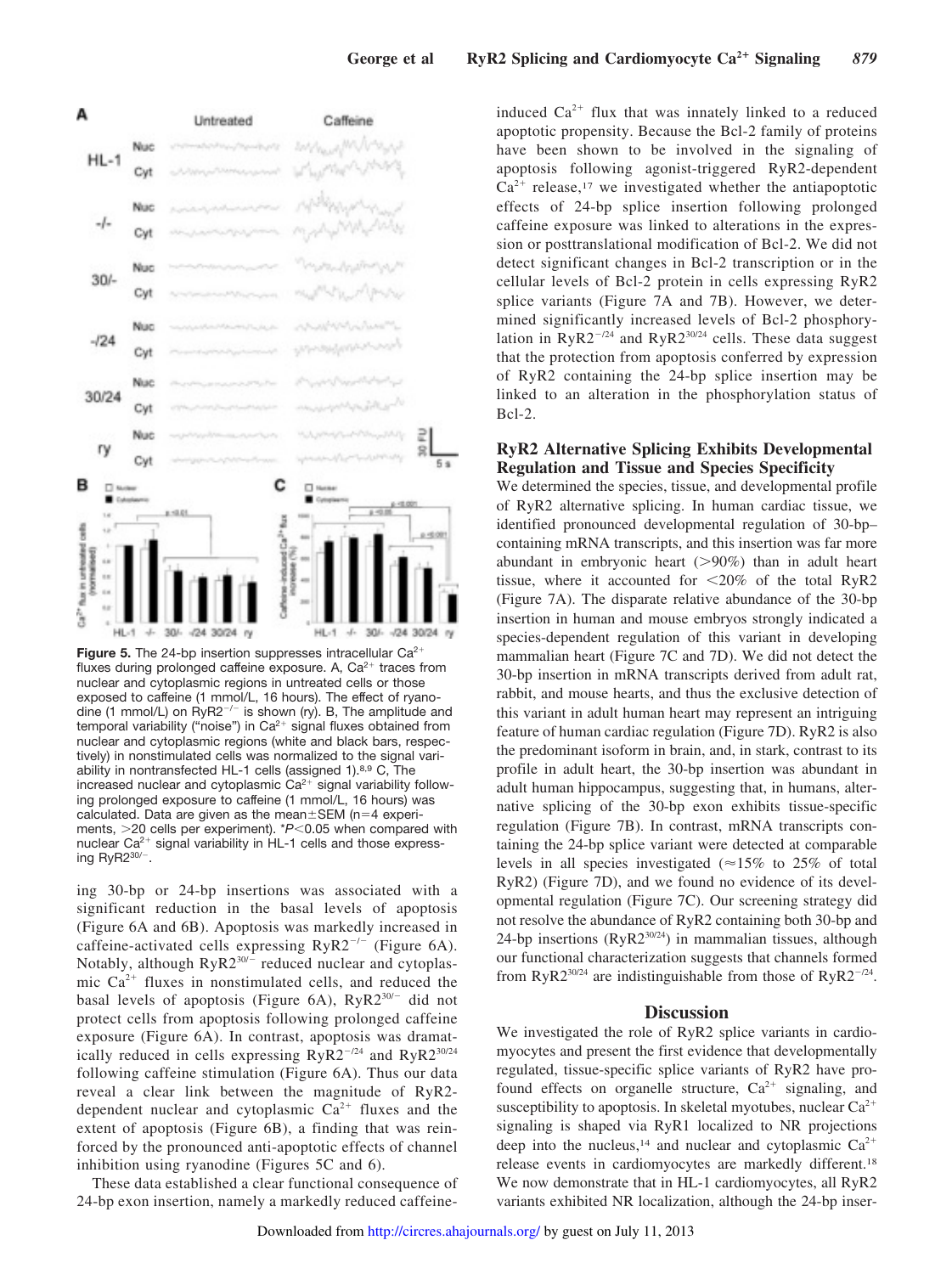

**Figure 6.** Expression of RyR2 containing the 24-bp splice insertion protects cells from caffeine-induced apoptosis. A, The extent of apoptosis vs necrosis in resting and caffeine-activated cells is shown. \**P*0.05 and #*P*0.001, respectively, when compared with nontransfected HL-1 cardiomyocytes. B, The mode of cell death was plotted against the  $Ca^{2+}$ signal flux (see Figure 5) in nuclear and cytoplasmic compartments in nonstimu $lated (-)$  and caffeine-activated (1 mmol/L, 16 hours)  $(+)$  cells expressing RyR2 splice variants (color coded as shown). Data are plotted as the  $mean \pm SEM$  (n=4, >20 cells per experiment), and *R* 2 values are given. In A and B, the effects of ryanodine inhibition of  $RyR2^{-/-}$  is given (ry).

tion was essential for the localization of this RyR2 splice variant to a distinct intranuclear structure that was morphologically identical to an intranuclear GA, presently termed INGA (Figures 2 and 3). Nuclear Golgi "tendrils" have been previously identified in atrial cardiomyocytes<sup>19</sup>, and tubular transnuclear structures that modulate intracellular  $Ca^{2+}$  signaling have been reported,<sup>20</sup> suggesting that INGA is not an idiosyncratic feature of HL-1 cells (supplemental Figure III). However, our data suggest that currently unknown molecular mechanisms may act as "gate-keepers" to selectively incorporate RyR2 channels containing the 24-bp insertion into this compartment. Consequently, an important conclusion of the present study is that alternative splicing contributes to the intracellular segregation of RyR2 variants. The role of alternative splicing in determining RyR targeting to other cellular compartments including mitochondria,<sup>21</sup> cytoplasmic GA,<sup>22</sup> and plasma membrane<sup>23</sup> is unknown. The protein sequences encoded by the 30- and 24-bp insertions do not represent known organelle targeting motifs, but they do exhibit limited sequence homology with domains present within  $K^+$  channels and ankyrin (Figure IV). The 30-bp insertion deletes a putative protein kinase C phosphorylation site found at 1479Ser-Ile-Lys1481, although the functional significance of this remains to be determined.

The present study provides evidence that RyR2 splice variants fundamentally contribute to shaping nuclear and cytoplasmic events, a significant finding given that spatially distinct  $Ca^{2+}$  release events underpin altered gene transcription.<sup>24</sup> Consequently, our data suggest that the precise control of cardiomyocyte  $Ca^{2+}$  handling via differential RyR2 splice variant expression may play an important role in modulating diverse aspects of cardiac cell signaling, rather than in simply controlling the mechanics of heart muscle contraction. We do not yet know the precise basis for the differential  $Ca^{2+}$  release mediated by the distinct RyR2 splice variants, although we interpret our results to suggest that cell-compartment–specific regulation by currently unknown nuclear and/or cytoplasmic factors (including the relative contribution of ER-, NR-, GA-, and INGA-derived  $Ca^{2+}$  sources, the differences in subcellular architecture, and differential nuclear and cytoplasmic protein–protein interactions) may contribute to the distinct  $Ca^{2+}$  modulation.

We reveal a strong link between reduced RyR2 dependent  $Ca^{2+}$  fluxes following 24-bp insertion and the protection from caffeine-induced apoptosis (Figures 5 and 6). This important finding is entirely consistent with the reduced channel activity determined in some 1,4,5 trisphosphate receptor and RyR3 splice variants,5,25 although further work is needed to conclusively determine whether the INGA localization of the 24-bp–containing splice variant is a critical determinant of the observed antiapoptotic effects. Importantly, our data show that the suppression of caffeine-evoked  $Ca^{2+}$  fluxes mediated by RyR2 containing the 24-bp splice insertion was associated with altered Bcl-2 phosphorylation. This new evidence indicates that the interplay between  $Ca^{2+}$  flux, Bcl-2 phosphorylation, and apoptosis can be modulated by the specific expression of distinct RyR2 splice variants. The precise mechanisms through which Bcl-2 family proteins transduce RyR2-dependent  $Ca^{2+}$  fluxes in apoptotic signaling remain to be determined, and one should consider that caffeine-evoked apoptosis may be attributable to other mechanisms, in addition to perturbations in  $Ca^{2+}$  fluxes,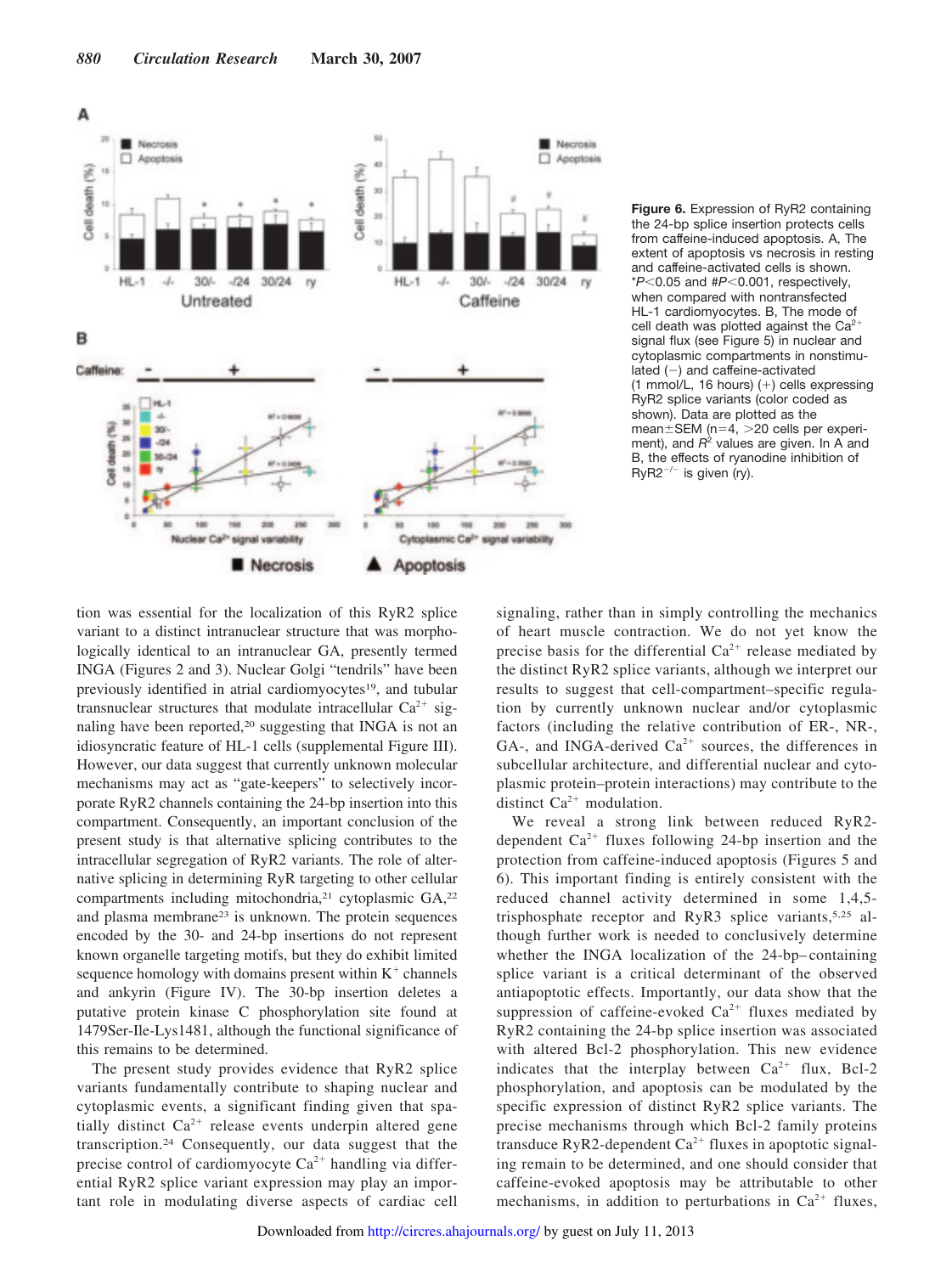

**Figure 7.** Expression of RyR2 containing the 24-bp splice insert is associated with increased phosphorylation of Bcl-2 following caffeine stimulation. A, The levels of Bcl-2 transcription in untreated cells or those exposed to caffeine (1 mmol/L, 16 hours) was determined using quantitative PCR as described in the online data supplement. The ratios of the threshold crossing point (C<sub>t</sub>) of a control transcript, S14 ribosomal protein, to that of Bcl-2 in each instance were calculated (mean $\pm$ SEM, n=3 cell populations in each instance). B, Immunoblot analysis of Bcl-2 expression in untreated cells or following prolonged exposure to caffeine (1 mmol/L, 16 hours). Phosphorylated Bcl-2 (PBcl-2) appears as the upper band of the doublet. Data are plotted as means ± SEM and are derived from 4 separate blots. \* $P$ <0.05 when compared within group and when compared with caffeine-treated HL-1 cells or cells expressing  $RyR2^{-/-}$  and RyR2<sup>30/-</sup>. Reduced Bcl-2 phosphorylation was consistently observed in RyR2<sup>30/-</sup> cells following caffeine exposure but did not reach significance when compared with caffeine-treated HL-1 cells ( $\bar{P}$ =0.14) and untreated RyR2<sup>30/-</sup> cells ( $\bar{P}$ =0.27).

including the activation of a number of cAMP-dependent pathways.

Although we show that developmentally regulated RyR2 splicing occurs in human heart (Figure 7), the relative abundances of 30-bp and 24-bp insertions identified in embryonic and adult transcripts do not provide an accurate insight into the channel subunit stoichiometry occurring in vivo. The adult human heart is a highly heterogeneous tissue composed of numerous cell types tailored for specialized function. It is possible that the 2 RyR2 splice variants can be coexpressed in the same cells, or differentially distributed in distinct cell types within the myocardium.<sup>26</sup> Furthermore, we do not know the precise stoichiometric arrangement of the RyR2 tetramers generated in our experiments, although the approximate 4-fold overexpression of recombinant RyR2 would predict that most recombinant RyR2 channels exist in homotetrameric combination. Notably, the 24-bp insertion appeared to be "dominant," because the functional characteristics of RyR2 containing both 24- and 30-bp splice insertions were indistinguishable from RyR2 containing only the 24-bp insertion.

## **The Therapeutic Potential of Manipulating Cardiac Phenotype by Alternative Splicing**

During development, cell-specific regulatory pathways dictate the intrinsic susceptibility of the cells to die. Embryonic human hearts were characterized by very high levels of 30-bp–containing transcripts, splice variants that do not protect cells from increased  $Ca^{2+}$  fluxes and apoptosis. The abundance of this variant in embryonic heart (Figure 8) may limit the incorporation of antiapoptotic RyR2 containing the 24-bp insertion into functional tetramers, and we speculate that the high levels of RyR2 containing the 30-bp splice insertion may indirectly confer apoptotic susceptibility during cardiac development. Apoptosis is a critical determinant of embryonic myocardial architecture, but it may also be important in normal adult heart remodeling.<sup>27</sup> The long-term adaptive value of apoptosis in the adult myocardium, and its place as a target for therapeutic intervention, remains to be determined. The adult heart can be repaired by gene-based reprogramming of embryonic signaling patterns,<sup>28</sup> and thus our demonstration that cardiomyocyte  $Ca^{2+}$  signaling and phenotype can be fine-tuned by the expression of functionally distinct RyR2 splice variants potentially represents a novel approach to future cardiac therapies.

#### **Limitations of Study**

We have not succeeded in generating antibodies that specifically recognize the distinct RyR2 splice variants, and it is not currently possible to investigate the developmental profiles and intracellular localization of these variants in native cardiac tissue, or primary cell cultures at the protein level. Accordingly, at the present time, a functional characterization of RyR2 splice variants is restricted to heterologous expression systems. Despite this, HL-1 cardiomyocytes retain the contractile and phenotypic properties of adult cardiomyocytes<sup>29</sup> and express recombinant RyR2 that, in our hands, is indistinguishable from the endogenous protein.8,9 Thus HL-1 cells represent the best heterologous system currently available for evaluating the role of RyR2 splice variants in cardiomyocyte  $Ca^{2+}$  signaling. Analysis of HL-1-derived mRNA transcripts (at passage nos. 37, 55, and 87) showed that endogenous RyR2 lacked the 30- and 24-bp insertions (0/18 and 0/25 transcripts, respectively), and although this is entirely consistent with the progressive loss of RyR1 splice insertions during skeletal myotube culture,<sup>4</sup> HL-1 cells may not reflect the RyR2 splicing events that occur in the myocardium in vivo.

#### **Sources of Funding**

This work was supported by the British Heart Foundation (FS/ 2000020, BS/04/002, PG/98169), the Royal Society (2004/R2), the Medical Research Council, and the European Union (LSHM-CT-2005-018802).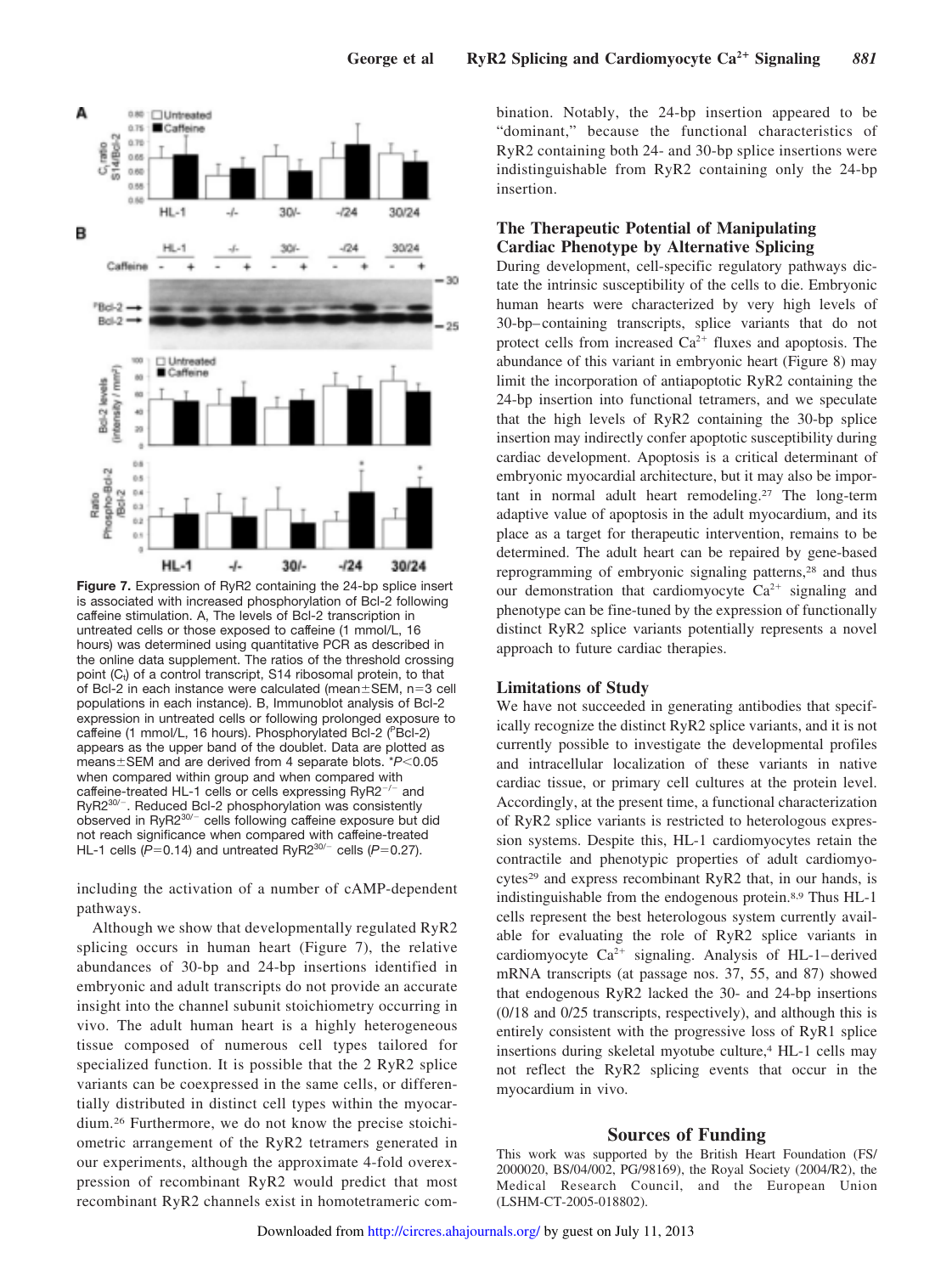

**Figure 8.** Developmental regulation and tissue specificity of RyR2 alternative splicing. RyR2 alternative splicing in adult heart (A), adult hippocampus (B), and embryonic heart (C) from various species was determined. Recombinant RyR2 fragments with or without splice insertions  $(+)$  and , respectively) were used as controls. Amplification of glyceraldehyde-3-phosphate dehydrogenase (GAPDH) transcripts was used to verify equivalent amounts of cDNA templates. D, The presence  $(+)$ , black bars) or absence  $(-)$ , white bars) of 30- and 24-bp insertions in PCR-amplified fragments. The number of fragments analyzed by DNA sequencing is given in parentheses.

# **Disclosures**

Adult heart

Adult hippocampus

**heart** 

None.

#### **References**

- 1. Fill M, Copello JA. Ryanodine receptor calcium release channels. *Physiol Rev*. 2002;82:893–922.
- 2. Meissner G. Molecular regulation of cardiac ryanodine receptor ion channel. *Cell Calcium*. 2004;35:621–628.
- 3. George CH, Yin CC, Lai FA. Toward a molecular understanding of the structure:function of ryanodine receptor  $Ca^{2+}$  release channels: perspectives from recombinant expression systems. *Cell Biochem Biophys*. 2005;42:197–222.
- 4. Kimura T, Nakamori M, Lueck JD, Pouliquin P, Aoike F, Fujimura H, Dirksen RT, Takahashi MP, Dulhunty AF, Sakoda S. Altered mRNA splicing of the skeletal muscle ryanodine receptor and sarcoplasmic/ endoplasmic reticulum Ca<sup>2+</sup>-ATPase in myotonic dystrophy type 1. *Hum Mol Genet*. 2005;14:2189–2200.
- 5. Jiang D, Xiao B, Li X, Chen SRW. Smooth muscle tissues express a major dominant negative splice variant of the type  $3 Ca<sup>2+</sup>$  release channel (ryanodine receptor). *J Biol Chem*. 2003;278:4763–4769.
- 6. Dabertrand F, Morel JL, Sorrentino V, Mironneau J, Mironneau C, Macrez N. Modulation of calcium signalling by dominant negative splice variant of ryanodine receptor subtype 3 in native smooth muscle cells. *Cell Calcium*. 2006;40:11–21.
- 7. Tunwell REA, Wickenden C, Bertrand BMA, Shevchenko VI, Walsh MB, Allen PD, Lai FA. The human cardiac muscle ryanodine receptorcalcium release channel: identification, primary structure and topological analysis. *Biochem J*. 1996;318:477–487.
- 8. George CH, Higgs GV, Lai FA. Ryanodine receptor mutations associated with stress-induced ventricular tachycardia mediate increased calcium release in stimulated cardiomyocytes. *Circ Res*. 2003;93:531–540.
- 9. George CH, Jundi H, Thomas NL, Walters N, West RR, Lai FA. Arrhythmogenic mutation-linked defects in ryanodine receptor autoregulation reveal a novel mechanism of Ca<sup>2+</sup> release channel dysfunction. *Circ Res*. 2006;98:88–97.
- 10. George CH, Jundi H, Thomas NL, Scoote M, Walters N, Williams AJ, Lai FA. Ryanodine receptor regulation by intramolecular interaction between cytoplasmic and transmembrane domains. *Mol Biol Cell*. 2004;15:2627–2638.
- 11. George CH, Higgs GV, Mackrill JJ, Lai FA. Dysregulated ryanodine receptors mediate cellular toxicity: restoration of normal phenotype by FKBP12.6. *J Biol Chem*. 2003;278:28856–28864.
- 12. Leist M, Jaattela M. Four deaths and a funeral: from caspases to alternative mechanisms. *Nat Rev Mol Cell Biol*. 2001;2:589–598.
- 13. Echevarria W, Leite MF, Guerra MT, Zipfel WR, Nathanson MH. Regulation of calcium signals in the nucleus by a nucleoplasmic reticulum. *Nat Cell Biol*. 2003;5:440–446.
- 14. Marius P, Guerra MT, Nathanson MH, Ehrlich BE, Leite MF. Calcium release from ryanodine receptors in the nucleoplasmic reticulum. *Cell Calcium*. 2006;39:65–73.
- 15. Baird GS, Zacharias DA, Tsien RY. Biochemistry, mutagenesis, and oligomerization of dsRed, a red fluorescent protein from coral. *Proc Natl Acad Sci U S A*. 2000;97:11984–11989.
- 16. Balasubramaniam R, Chawla S, Grace AA, Huang CL-H. Caffeine induced arrhythmias in murine hearts parallel changes in cellular  $Ca^{2+}$ homeostasis. *Am J Physiol Heart Circ Physiol.* 2005;289:H1584–H1593.
- 17. Pan Z, Damron D, Nieminen AL, Bhat MB, Ma J. Depletion of intracellular  $Ca^{2+}$  by caffeine and ryanodine induces apoptosis of Chinese hamster ovary cells transfected with ryanodine receptor. *J Biol Chem*. 2000;275:19978–19984.
- 18. Yang Z, Steele DS. Characteristics of prolonged  $Ca^{2+}$  release events associated with the nuclei in adult cardiac myocytes. *Circ Res*. 2005;96:82–90.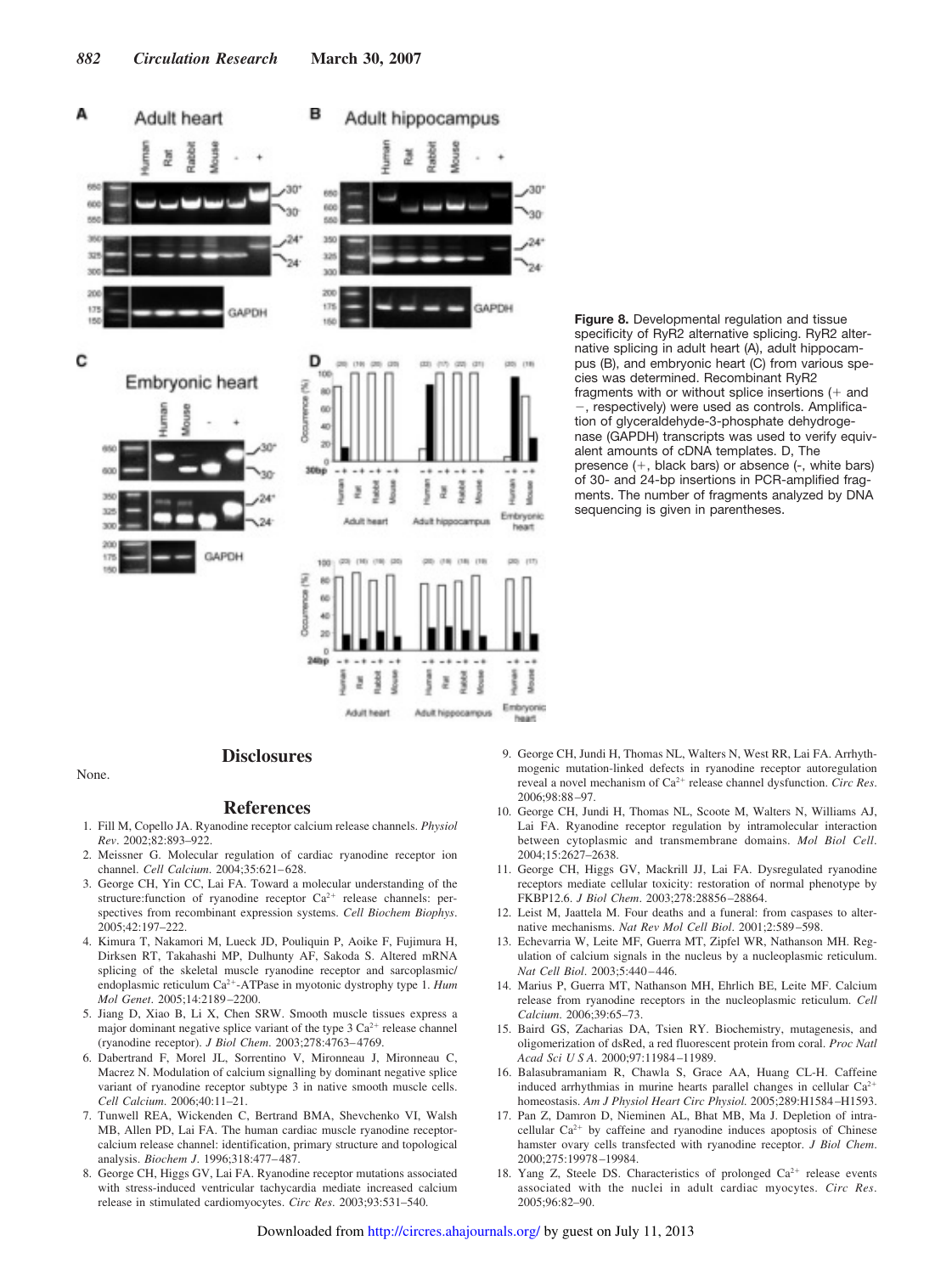- 19. Rambourg A, Segretain D, Clermont Y. Tridimensional architecture of the Golgi apparatus in the atrial muscle cell of the rat. *Am J Anat*. 1984;170:163–179.
- 20. Lui PPY, Chan FL, Suen YK, Kwok TT, Kong SK. The nucleus of HeLa cells contains tubular structures for  $Ca^{2+}$  signalling with the involvement of mitochondria. *Biochem Biophys Res Commun*. 2003;308:826–833.
- 21. Beutner G, Sharma VK, Giovannucci DR, Yule DI, Sheu SS. Identification of ryanodine receptor in rat heart mitochondria. *J Biol Chem*. 2001;276:21482–21488.
- 22. Cifuentes F, Gonzalez CE, Fiordelisio T, Guerrero G, Lai FA, Hernandez-Cruz A. A ryanodine fluorescent derivative reveals the presence of high-affinity ryanodine binding sites in the Golgi complex of rat sympathetic neurons, with possible functional roles in intracellular Ca<sup>2+</sup> signalling. *Cell Signal*. 2001;13:353-362.
- 23. Zaidi M, Shankar VS, Tunwell R, Adebanjo OA, Mackrill J, Pazianas M, O'Connell D, Simon BJ, Rifkin BR, Venkitaraman AR, Huang CL-H, Lai FA. A ryanodine receptor-like molecule expressed in the osteoclast plasma membrane functions in extracellular Ca<sup>2+</sup> sensing *J Clin Invest*. 1995;96:1582–1590.
- 24. Hardingham GE, Chawla S, Johnson CM, Bading H. Distinct functions of nuclear and cytoplasmic calcium in the control of gene expression. *Nature*. 1997;385:260–265.
- 25. Iwai M, Tateishi H, Hattori M, Mizutani A, Nakamura T, Futatsugi A, Inoue T, Furuichi T, Michikawa T, Mikoshiba K. Molecular cloning of mouse type 2 and type 3 inositol 1,4,5-trisphosphate receptors and identification of a novel type 2 receptor splice variant. *J Biol Chem*. 2005;280:10305–10317.
- 26. Borgatta L, Watras J, Katz AM, Ehrlich BE. Regional differences in calcium-release channels from heart. *Proc Natl Acad Sci U S A*. 1991;88:2486–2489.
- 27. Kajstura J, Bolli R, Sonnenblick EH, Anversa P, Leri A. Cause of death: suicide. *J Mol Cell Cardiol*. 2006;40:425–437.
- 28. Kusano KF, Pola R, Murayama T, Curry C, Kawamoto A, Iwakura A, Shintani S, Ii M, Asai J, Tkebuchava T, Thorne T, Takenaka H, Aikawa R, Goukassian D, von Samson P, Hamada H, Yoon YS, Silver M, Eaton E, Ma H, Heyd L, Kearney M, Munger W, Porter JA, Kishore R, Losordo RW. Sonic hedgehog myocardial gene transfer therapy: tissue repair through transient reconstitution of embryonic signaling. *Nat Med*. 2005;11:1197–1204.
- 29. Claycomb WC, Lanson NA, Stallworth BS, Egeland DB, Delcarpio JB, Bahinski A, Izzo NJ. HL-1 cells: a cardiac muscle cell line that contracts and retains phenotypic characteristics of the adult cardiomyocyte. *Proc Natl Acad Sci U S A*. 1998;95:2979–2984.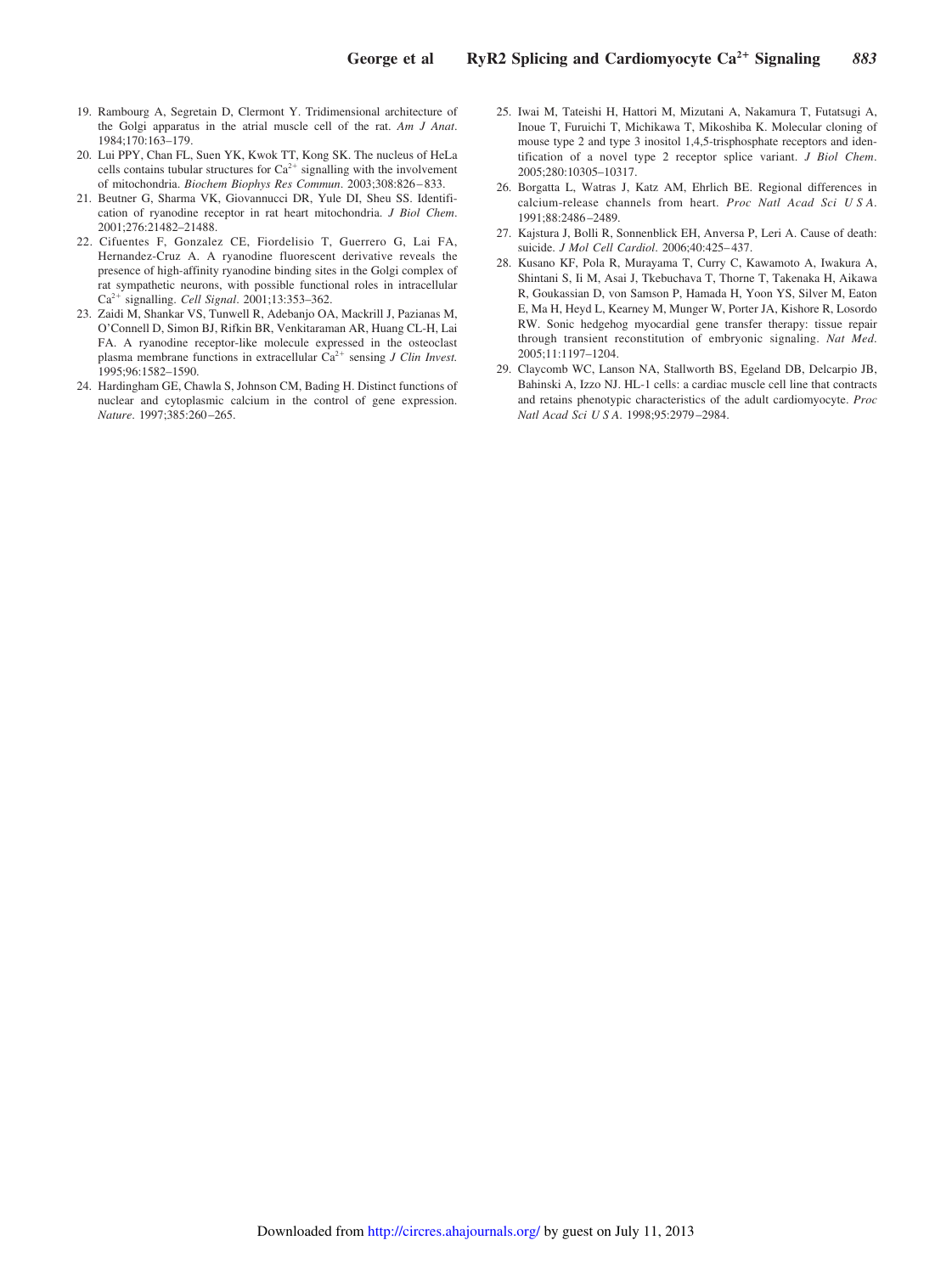# *Supplementary methods.*

# *Construction of recombinant RyR2 containing 30bp and 24bp splice insertions.*

RyR2-/+ was generated by transferring an *NheI-NdeI* fragment (9894-11858bp) from a pBluescript-cloned fragment containing the  $24^+$  splice variant (HC7: 9441-11940bp)<sup>1</sup> into full-length  $RyR2^{-/-}$  in pcDNA3<sup>2</sup>. A subsequent in-frame insertion of a PCR-amplified cDNA cassette containing the cytomegalovirus (CMV) promoter proximal to the enhanced green fluorescent protein (eGFP) at *MluI-SpeI* sites placed eGFP four amino acids upstream of the initiating methionine of  $RyR2^{-/24}$ <sup>3</sup>.

In the absence of any usable restriction sites in the vicinity of the 30bp splice insertion in the original 30<sup>+</sup>-containing clone (HC2: 4097-5550bp)<sup>1</sup>, two fragments encompassing 3801-4437bp **(I)** and 4429-5432bp **(II)** were amplified from full-length RyR2 and HC2, respectively using Pfu polymerase (Promega) and oligonucleotide pairs:

**I:** BstEII-F, 5' TATAGAGGTGACCAGAATAGACGG 3' / I-30<sup>+</sup>R, 5' CT<u>GGGTCCC</u>GGATATAAAGCTTTCATGCACTTTTCC 3' **II**: II-30<sup>+</sup>F, 5' catgaaagctttgccattgact 3' / SanDI-R, 5' ccaact<u>gggtccc</u>gggcatg 3'

where restriction enzyme sites are shown in **bold** (**BstEII**), underlined (SanDI) and *italics* (*HindIII*).

Blunt-ended PCR products were cloned into the shuttle vector pSL1180 (GE Healthcare) containing a mutant-ablated endogenous *HindIII* site, at a blunt-ended *EcoRV* site. The I-30<sup>+</sup>R primer introduced *HindIII* and *SanDI* sites at the 3' end of fragment I, and *HindIII/SanDI* digested recombinant plasmid cDNA was ligated with the *HindIII/SanDI* digested fragment II to create an RyR2 cassette containing the  $30^+$  (3801-5432bp (30<sup>+</sup>)). The *BstEII/SanDI* fragment (3807-5421 (30<sup>+</sup>)) was transferred into an *AseI*-generated RyR2 fragment (2309-8266bp) in pSL1180, and a subsequent *EcoRV* fragment  $(3894-6892 (30<sup>+</sup>))$  was inserted into *EcoRV* digested eGFP-tagged RyR2<sup>-/-</sup> and RyR2<sup>-/24</sup> to generate  $RyR2^{30/-}$  and  $RyR2^{30/24}$ , respectively. All sequences and construct boundaries were verified by automated sequencing (ABI 3700, Applied Biosystems).

# *Antibodies*

Monoclonal antibodies against eGFP (clone JL-8) (Clontech) and DsRed (Clontech) were used for immunoblotting as described elsewhere  $3, 4$ . A rabbit polyclonal antibody raised against calreticulin  $5$ and a goat polyclonal raised against a Golgi-matrix 130 kDa protein (GM130) (Santa Cruz Biotechnology) were used to determine the intracellular distribution of the endoplasmic reticulum (ER) and Golgi apparatus (GA), respectively . Secondary detection was performed using Alexa-conjugated antibodies (Molecular Probes) and detailed protocols have been described previously  $2,3,6$ .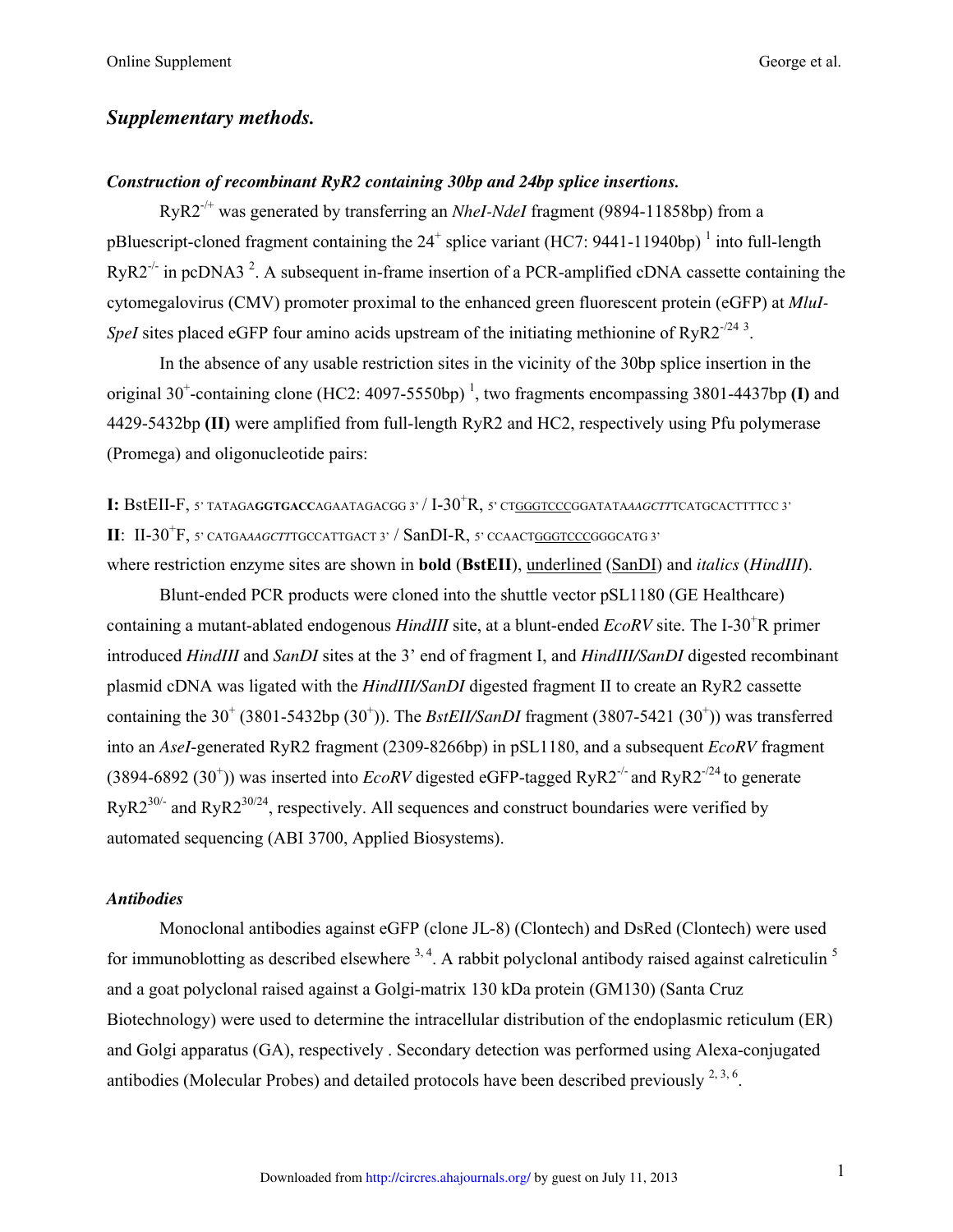# *Assessing the intracellular localisation of RyR2 splice variants.*

 Fluorescent images from antibody labelling (endogenous proteins) or eGFP/DsRed (recombinant RyR2) were acquired using confocal microscopy (RS2, Leica Microsystems) at 1024 x 1024 pixels using 4x line averaging. None of the images contained saturated pixels and thus all fluorescence data was within the linear range. Cell boundaries were defined using Leica Confocal Software (LCS) and total cellular fluorescence from either red or green channels was quantified. Likewise, the nucleus was identified and 'nuclear' fluorescent signals (corresponding to both NR and INGA) were determined, as were those specifically attributable to NR (finger-like invaginations (see Figure 1S), or INGA (tendrillike structures connecting the nuclear poles, see Figure 2B,  $RyR2^{-1/24}$  and  $30/24$ ). The proportion of total cellular fluorescence due to eGFP or DsRed that localised to these cellular compartments was determined. For all compartments, signal thresholding was used to identify fluorescent pixels > 1.2 times the intensity of average background signals (LCS software).

# *Ca2+ imaging and signal noise analysis*

All  $Ca^{2+}$  imaging was performed using a confocal microscope (RS2, Leica Microsystems) equipped with a 63x oil-immersion objective (1.32NA), a pinhole diameter set at 1 Airy unit and a refractive index of 1.518. These parameters give an optical z-thickness (i.e. confocality) of ~770nm, and thus there is negligible bleed through of  $Ca^{2+}$ -dependent fluorescence from 'out-of-focus' events in the z-axis. Cytoplasmic and nuclear regions analysed were typically separated by >4µm thereby minimising inter-compartmental signal bleed through in the x and y axes (see Figure 4A, white and red boxes).

 $Ca^{2+}$ -dependent fluo-3 signals (F) were converted to cytoplasmic  $Ca^{2+}$  concentrations ([Ca<sup>2+</sup>]<sub>c</sub>) using the equation  $[Ca^{2+}]_c = K_{d,app} (F-F_{min})/(F_{max}-F)$ , where minimum  $(F_{min})$  and maximum  $(F_{max})$ fluorescence levels were determined following the addition of EGTA (5 mmol/L) and ionomycin (1  $\mu$ mol/L), respectively and at the end of experiments. The apparent K<sub>d</sub> (K<sub>d,app</sub>) of fluo-3 in streptolysin-O permeabilised cells incubated in solutions containing known  $Ca^{2+}$  (nominal free  $Ca^{2+}$  to 39 µmol/L) was calculated as 631  $\mu$ mol/L<sup>7</sup>.

The amplitude variability (signal noise) between steady-state  $Ca^{2+}$  signals obtained from distinct cell populations was determined using the F-ratio as described in detail elsewhere  $\frac{7}{1}$ ; and the Data Supplement of <sup>4</sup>. The F-ratio is defined as  $\delta_{HL-1}$  /  $\delta_{RyR2}$  i.e. the ratio of the variance in Ca<sup>2+</sup> fluorescent signals in HL-1 cells  $(\delta_{HI-1})$  to those measured in cell populations expressing WT RyR2 or the alternatively spliced variants ( $\delta_{RyR2}$ ). Data was acquired every 200ms and analysed from at least 120 cells from 4 separate experiments in each instance. In Figure 4B, data is plotted as the 1s average of 5 data points (i.e. 5 x 200ms) to simplify data presentation. All other data in Figure 4 is calculated from the raw data acquired at 5Hz.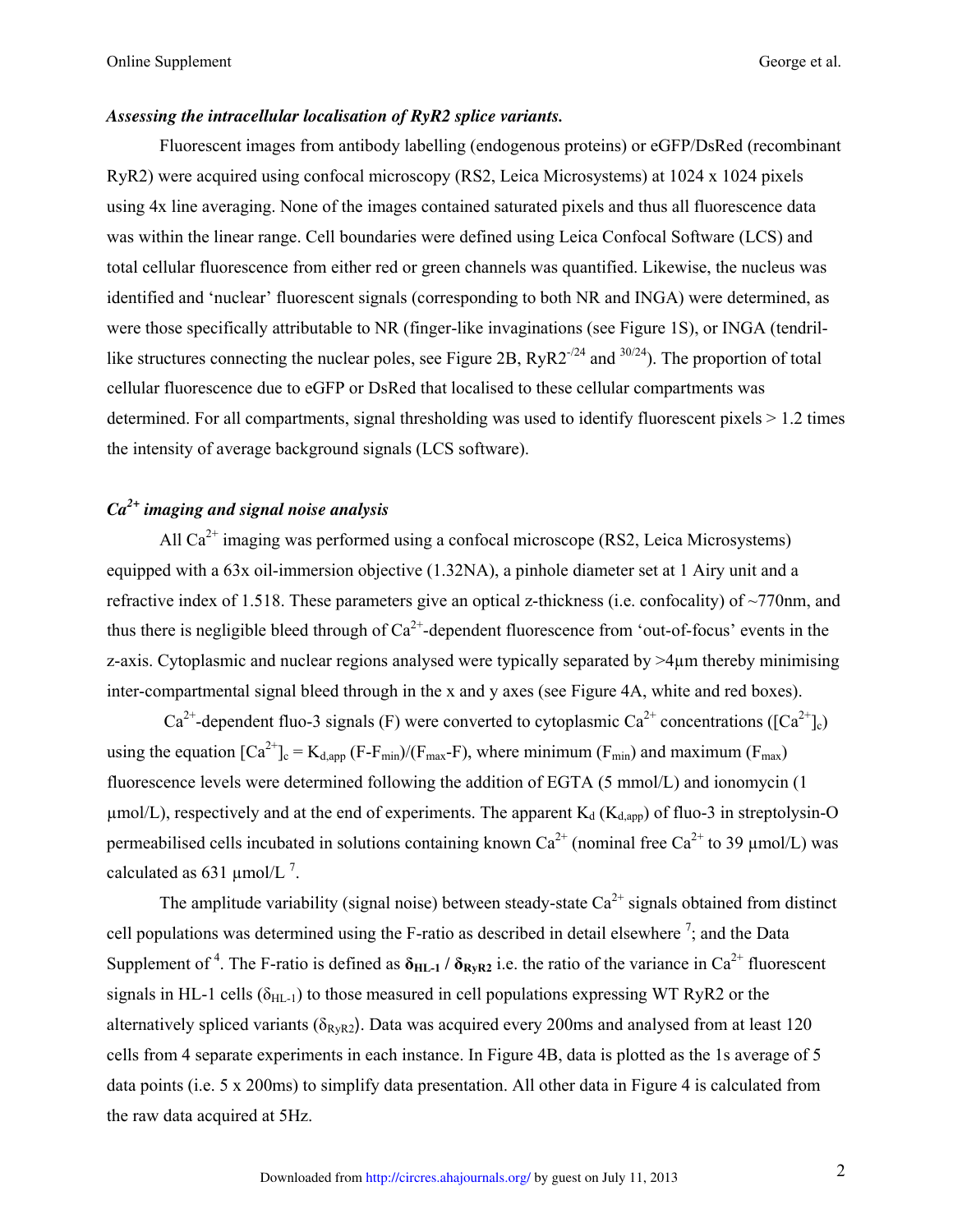# *Transcriptional and protein expression analysis of Bcl-2*

Total RNA was extracted from untreated or caffeine-exposed (16h, 1 mmol/L) HL-1 cells or FACS cell populations expressing RyR2 variants -/-, 30/-, -/24 and 30/24 using the RNeasy system (Qiagen). First-strand cDNA was synthesised from total RNA (1µg) using OmniScript reverse transcriptase (Qiagen) and random decamers (10 µmol/L; Ambion) for 90 mins at 37°C. Subsequently, real-time PCR was performed using oligonucleotide pairs (50 nmol/L) specific to Bcl-2 (5'- CCTGTGGATGACTGAGTACC-3' (sense) and 5'-GAGACAGCCAGGAGAAAT-3' (antisense)), or the ribosomal S14 protein ('housekeeping gene') (5'-GGCAGACCGAGATGAACTCT-3' (forward) and 5'-CCAGGTCCAGGGGTCTTGGT-3' (reverse)) in FastStart SYBR Green I DNA reaction mixes (Roche Diagnostics) containing 100ng cDNA template and 4.0 mmol/L MgCl2. Each reaction was cycled using the following parameters: initial denaturation (10min, 95 $^{\circ}$ C) followed by 40 cycles of denaturation (10 sec, 95 $^{\circ}$ C), annealing (5 sec,  $60^{\circ}$ C) and extension (20 sec,  $72^{\circ}$ C). Quantitative analysis was performed using LightCycler software version 3.5 (Roche Diagnostics), with real-time fluorogenic detection. To confirm amplification specificity the PCR products were subjected to melting curve analysis. The ratio of Bcl-2:S14 transcripts were calculated from the crossing points of each gene  $(C_t)$ . The determination of normalised Bcl-2 transcript levels was performed in triplicate using total RNA extracted from separate cell populations in each instance.

The cellular expression levels of Bcl-2 protein was determined by denaturing SDS-PAGE separation of total cellular protein (50µg) on 20% (v/v) polyacrylamide gels followed by immunoblotting using a monoclonal hamster antibody raised against mouse Bcl-2 (clone 3F11, 5µg/ml; BD Pharmingen) and subsequent visualisation using goat anti-hamster HRP-linked secondary antibody (1:7000 dilution; Santa Cruz Biotechnology) and chemiluminescent detection (Supersignal, Pierce) as described previously  $^{2,3,6}$ . Densitometric analysis of immunoblots was performed using a G700 scanner and Quantity One software (Biorad).

# Analysis of RyR2 30<sup>+</sup> and 24<sup>+</sup> splice variants in tissue-derived cDNA.

Adult human heart and embryonic mouse heart (embryonic day 10) cDNA libraries were from Stratagene, and a cDNA library generated from day 53 post-coitum human embryonic heart was obtained from American Type Culture Collection. All other cDNAs were reverse-transcribed from mRNA isolated from fresh tissues (FastTrack™, Invitrogen), using random-primed synthesis of first-strand cDNA (SuperScript™, Invitrogen). All tissues were obtained following full ethical approval and in strict accordance with Institutional and National guidelines. cDNAs were analysed for the presence or absence of the 30bp and 24bp exons using PCR amplification and oligonucleotide primers: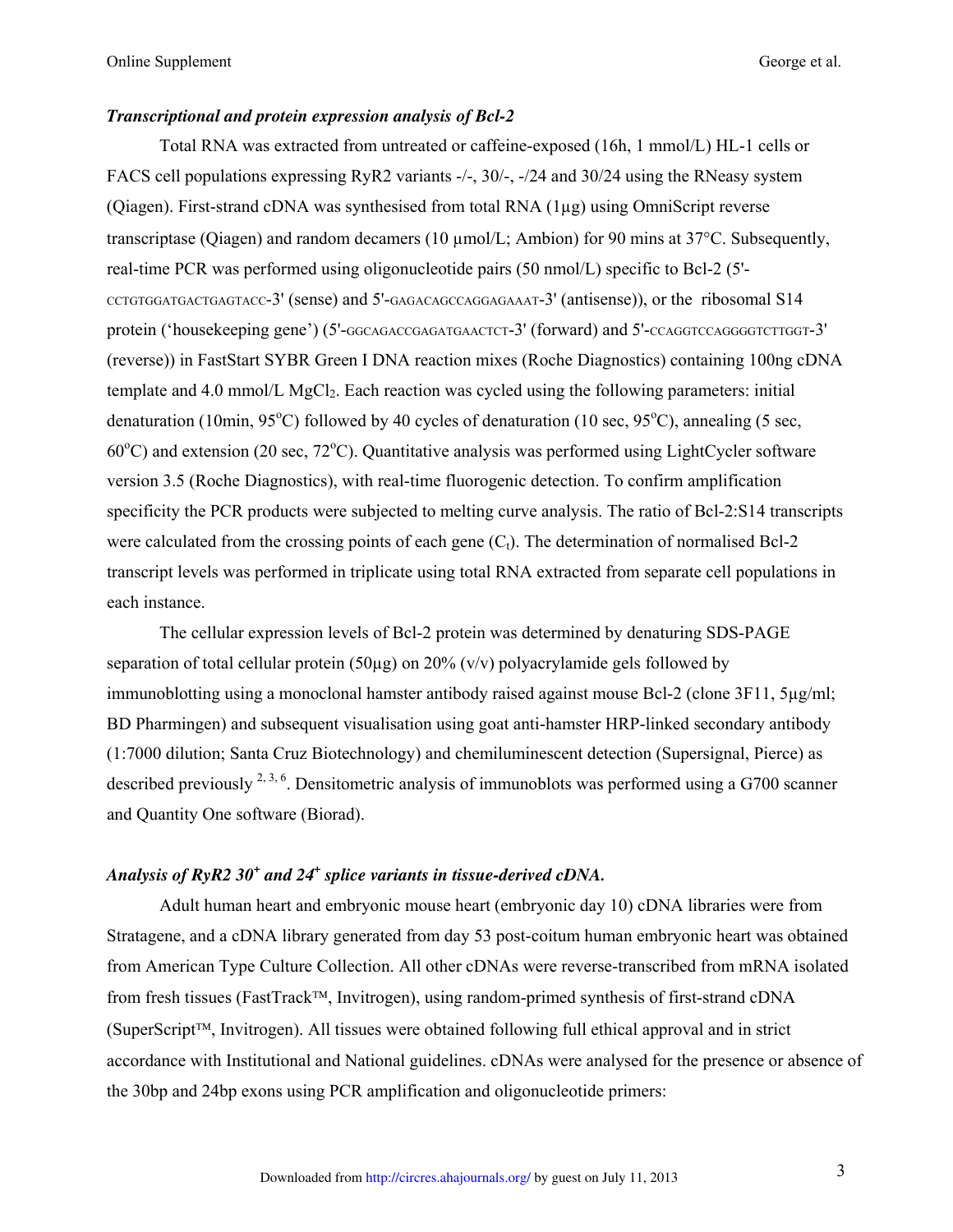**30F**: 5' CCACAAAGATTATGCCCAGG 3' / **30R**: 5' CTCTTGAATAATCCCGCC 3', (amplifying a human RyR2 fragment  $(4116-4718)$  of 603bp  $(30^{\circ})$  and 633bp  $(30^{\circ})$ , and sequence variation in mouse and rabbit RyR2 results in smaller fragments of 600 and 630bp, respectively) and **24F**: 5' AAGGCACTAAGAGAGTTGAT 3' / **24R**: 5' AAGTTTCAGAGTAGCTGCTA 3' (amplifying a fragment (10967-11283bp) of 317bp (24<sup>-</sup>) or 341bp (24<sup>+</sup>)). Oligonucleotides corresponding to human (shown above), mouse and rabbit sequences were used for screening respective cDNAs. Rat cDNA templates were screened using human oligonucleotides at lower annealing temperatures. Equivalent regions from RyR2 templates with and without the 30bp exon (HC1 (30) and HC2 (30<sup>+</sup>)) and the 24bp exon (HC10 (24) and HC7 (24<sup>+</sup>))<sup>1</sup> were amplified as controls. The amplification of a 175bp fragment from the 'house-keeping' glyceraldehyde-3-phosphate dehydrogenase (GAPDH) gene (using pan-species primers GAPDH-F: 5' CAACTACATGGTTTACATGTTC 3' / GAPDH-R: 5' GGACTCCACGACGTACTCAGC 3') was used to verify equivalent amounts of cDNA templates per amplification. The relative abundances of the 30bp and 24bp variants were determined by automated DNA sequencing of pTOPOII-cloned PCR products using oligonucleotides primers 30F and 24F (Applied Biosystems 3700).

| Splice       | <b>RyR</b>       | Species                 | Sequence                                     | Reference      | <b>Supplementary</b>                                                           |  |  |  |  |  |  |  |
|--------------|------------------|-------------------------|----------------------------------------------|----------------|--------------------------------------------------------------------------------|--|--|--|--|--|--|--|
| variant      | isoform          |                         |                                              |                |                                                                                |  |  |  |  |  |  |  |
| a            | Drosophila       | Drosophila              | <b>YIPSAGA</b>                               | 8              | Table.                                                                         |  |  |  |  |  |  |  |
| b            | RyR1             | Human<br>Rabbit         | <b>AGDIQ</b><br><b>AGDAQ</b>                 | 9<br>10, 11    | Table 1S.                                                                      |  |  |  |  |  |  |  |
| b'           | RyR3             | Mouse<br>Mink<br>Rabbit | <b>AGDVQ</b><br><b>AMQVK</b><br><b>AMQVK</b> | 12<br>13<br>14 | Splice variants $a-n$ refer                                                    |  |  |  |  |  |  |  |
| $\mathbf{C}$ | RyR1             | Human<br>Mouse          | <b>VINRQN</b><br><b>VINRQN</b>               | 9<br>12        | to Figure 1A. The splice<br>variant identified in the<br>dog RyR2 sequence can |  |  |  |  |  |  |  |
| $\mathbf d$  | RyR <sub>2</sub> | Rabbit<br>Dog           | <b>VTGSQRSK</b><br><b>VTGSQRSK</b>           | 15, 16         | be found via GenBank<br>accession number                                       |  |  |  |  |  |  |  |
| d'           | RyR2             | Human                   | <b>VTGSQRSK</b>                              | 1              |                                                                                |  |  |  |  |  |  |  |
| e            | RyR3             | Rabbit                  | $\Delta$ 2359-2575 (frameshift)              | 14             | XM 536330.2                                                                    |  |  |  |  |  |  |  |
| $\rm f$      | RyR3             | Rabbit                  | $+3bp @ 6812$ intronic                       | 14             |                                                                                |  |  |  |  |  |  |  |
| g            | RyR3             | Rabbit                  | $\Delta$ 8714-8763 (frameshift)              | 14             |                                                                                |  |  |  |  |  |  |  |
| h            | RyR3             | Mink                    | Duplicate exons with 64%<br>homology         | 13             |                                                                                |  |  |  |  |  |  |  |
| $\mathbf{i}$ | RyR3             | Mink                    | <b>LIVRER</b>                                | 13             |                                                                                |  |  |  |  |  |  |  |
|              |                  | Rabbit                  | <b>LIVRER</b>                                | 14             |                                                                                |  |  |  |  |  |  |  |
| j            | RyR3             | Human                   | $\Delta$ 11569-11650 (frameshift)            | 17             |                                                                                |  |  |  |  |  |  |  |
| $\mathbf k$  | RyR3             | Rabbit                  | 29 amino acids                               | 14             |                                                                                |  |  |  |  |  |  |  |
| 1            | RyR3             | Mouse                   | Intron not removed at 11569<br>(frameshift)  | 18             |                                                                                |  |  |  |  |  |  |  |
| m            | RyR3             | Rabbit                  | 51 amino acids                               | 14             |                                                                                |  |  |  |  |  |  |  |
| n            | RyR2             | Human                   | <b>FAIDSLCGFG</b>                            | 1              |                                                                                |  |  |  |  |  |  |  |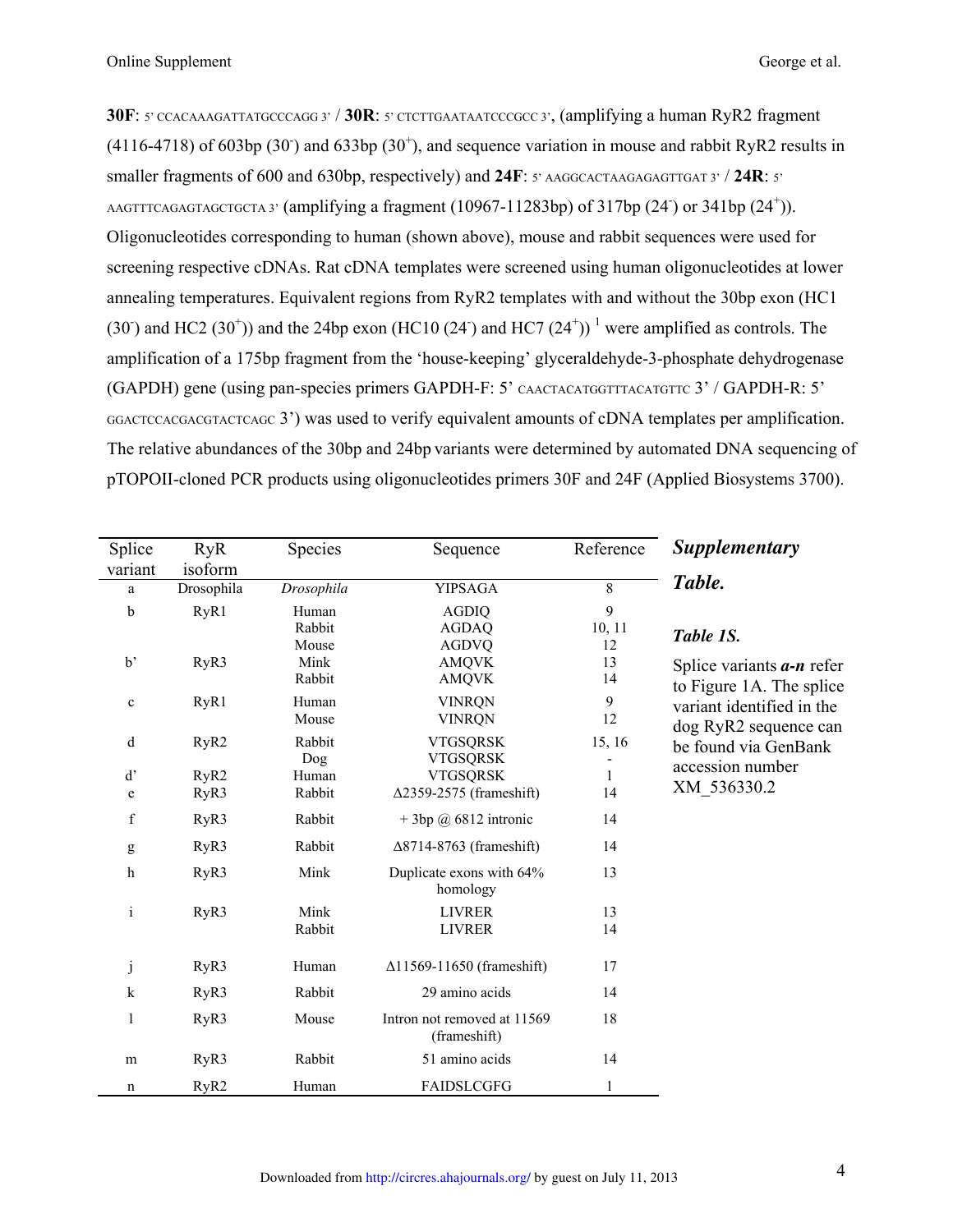# *Supplementary Figures.*



*Figure 1S.* Endogenous RyR2 in untransfected HL-1 cells was visualised using RyR2 specific antiserum (pAb129) followed by detection using an Alexa-546 conjugated secondary antibody (Molecular Probes). The nuclear region was magnified to show the NR in more detail (arrowed). Bar represents 10µm.

# *Figure 2S.*

*(A)* HL-1 cells expressing eGFP-tagged RyR2 variants were selected on the basis of cellular fluorescence using FACS as described <sup>4</sup>. Discrete cell populations that expressed high ('Hi') or lower levels ('Lo') of recombinant fluorescent protein, where fluorescence was typically >10-fold and 4- 6-fold higher, respectively, than cells that were deemed non-fluorescent (NF) were isolated.

*(B)* Total cellular fluorescence was determined from single cell analysis of each 'Hi', 'Lo' and 'NF' population using confocal microscopy with constant settings (photomultiplier voltage fixed at 700V, offset voltage fixed at -1.0V, Argon laser set at 25% power) (RS2, Leica Microsystems) and fluorescence was quantified using Leica Confocal Software. Data was obtained from >40 cells in four separate sorts per cell type, and is given as mean values  $\pm$  SEM. Significance levels between Hi, Lo and NF cell populations are shown, but there were no significant differences within each group.

*(C)* The proportion of total cellular RyR2 that was localised to intra-nuclear compartments (comprising RyR2 contained in both NR and intra-nuclear Golgi) in 'Lo' and 'Hi' cell populations was determined as described in the Supplementary Methods.

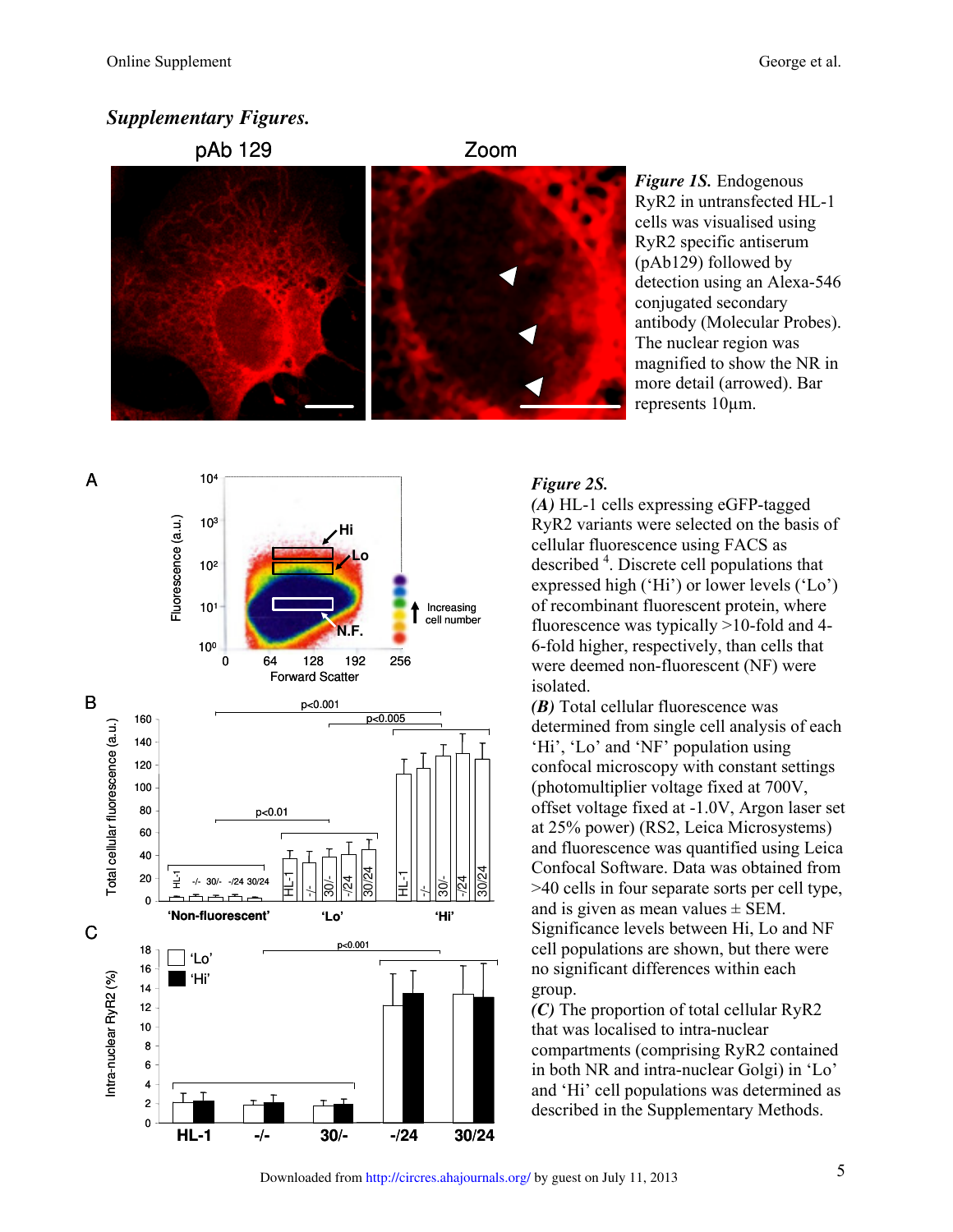

*Figure 3S.* Nuclear Golgi 'tendrils' that connect the peri-nuclear accumulation of GA at the nuclear poles have been identified in atrial myocytes for over two decades <sup>19</sup>. The cartoon is reproduced with kind permission.

# *30<sup>+</sup> splice variant*

| RyR2 (X98330):                                                        | 1477 H E S F A I D S L C       |   |  |  |                  |  |  |                                                                |  |        |  |           |      | <b>G F G I K 1491</b> |
|-----------------------------------------------------------------------|--------------------------------|---|--|--|------------------|--|--|----------------------------------------------------------------|--|--------|--|-----------|------|-----------------------|
| Ether-a-go-go $(Q02280)$ :                                            | 602                            | G |  |  | $E S - I D S LC$ |  |  |                                                                |  |        |  | F I V T G |      | 614                   |
| Ankyrin (ZP00422043):                                                 | 141 P I                        |   |  |  |                  |  |  |                                                                |  |        |  |           |      | SFAIDALLVYVIV155      |
| $24+$ splice variant                                                  |                                |   |  |  |                  |  |  |                                                                |  |        |  |           |      |                       |
| RyR2 (X98330):                                                        | 3713 S F E V T G S Q R S K E K |   |  |  |                  |  |  |                                                                |  |        |  |           | 3725 |                       |
| $K^+$ channel (XP602167):                                             | 758 A L K D                    |   |  |  |                  |  |  | $\boxed{\mathsf{W}}$ $\boxed{\mathsf{G}}$ $\boxed{\mathsf{K}}$ |  | QRSKER |  |           | 770  |                       |
| Key:                                                                  |                                |   |  |  |                  |  |  |                                                                |  |        |  |           |      |                       |
| <b>Identical residues</b>                                             |                                |   |  |  |                  |  |  |                                                                |  |        |  |           |      |                       |
| Hydrophobic residues (hydrophobicity $> 0.5$ (Black and Mould, 1991)) |                                |   |  |  |                  |  |  |                                                                |  |        |  |           |      |                       |

*Figure 4S.* Sequence homology of RyR2 splice insertions

# *References.*

- 1. Tunwell REA, Wickenden C, Bertrand BMA, Shevchenko VI, Walsh MB, Allen PD, Lai FA. The human cardiac muscle ryanodine receptor-calcium release channel: identification, primary structure and topological analysis. *Biochem J.* 1996;318:477-487.
- 2. George CH, Sorathia R, Bertrand BMA, Lai FA. In situ modulation of the human cardiac ryanodine receptor (hRyR2) by FKBP12.6. *Biochem J.* 2003;370:579-589.
- 3. George CH, Higgs GV, Lai FA. Ryanodine receptor mutations associated with stress-induced ventricular tachycardia mediate increased calcium release in stimulated cardiomyocytes. *Circ Res.* 2003;93:531-540.
- 4. George CH, Jundi H, Thomas NL, Walters N, West RR, Lai FA. Arrhythmogenic mutation-linked defects in ryanodine receptor autoregulation reveal a novel mechanism of  $Ca^{2+}$  release channel dysfunction. *Circ Res.* 2006;98:88-97.
- 5. Roderick HL, Campbell AK, Llewellyn DH. Nuclear localisation of calreticulin in vivo is enhanced by its interaction with glucocorticoid receptors. *FEBS Letts.* 1997;405:181-185.